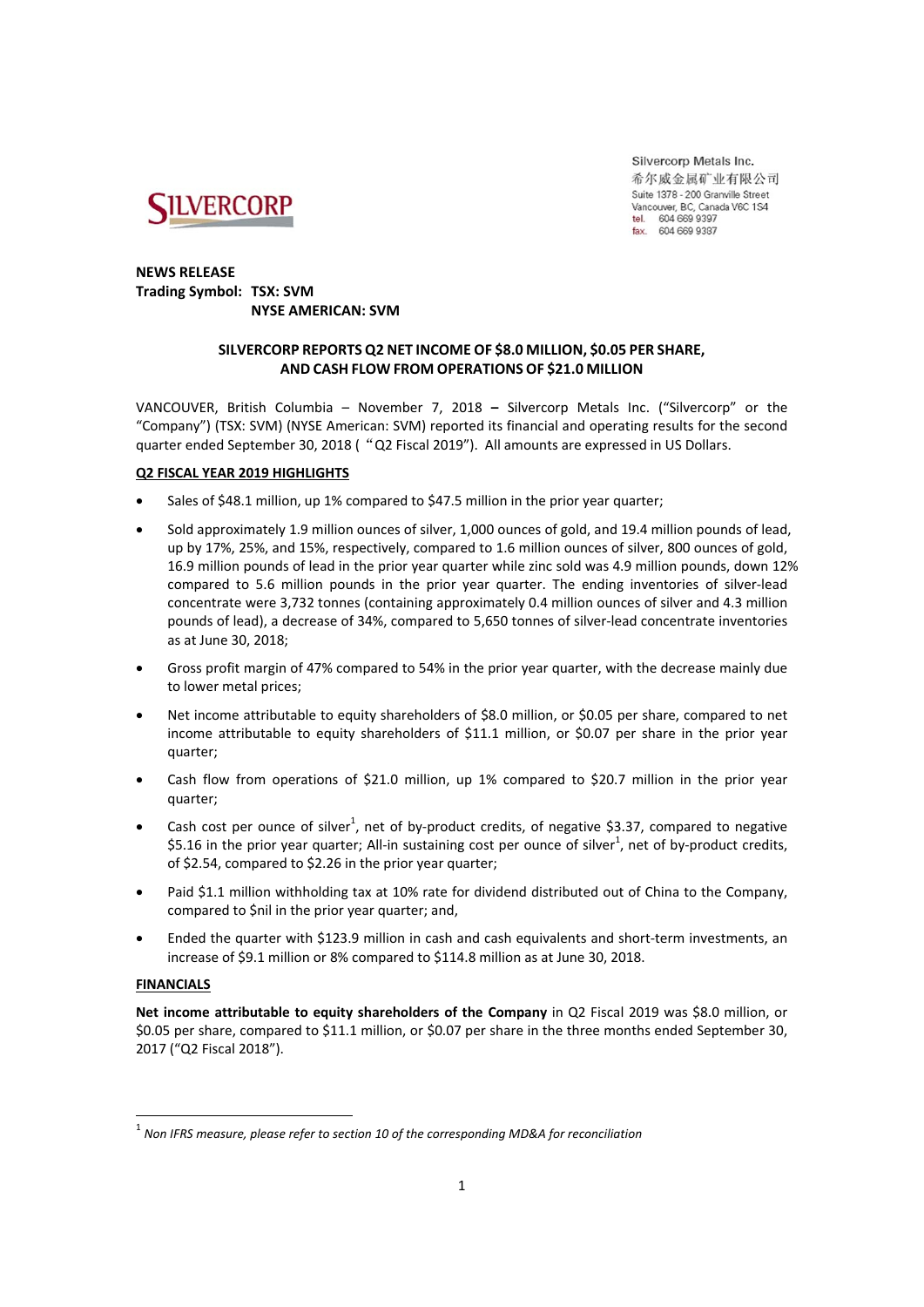**Sales** in Q2 Fiscal 2019 were \$48.1 million, up 1% compared to \$47.5 million in Q2 Fiscal 2018. Silver and gold sales represented \$23.4 million and \$1.0 million, respectively, while base metals represented \$23.6 million of total sales, compared to silver, gold and base metals sales of \$22.6 million, \$0.9 million, and \$24.1 million, respectively, in Q2 Fiscal 2018.

The Company's financial results in Q2 Fiscal 2019 were mainly impacted by i) a decrease of 11%, 4%, 8%, and 18% in the realized selling prices for silver, gold, lead and zinc, respectively compared to Q2 Fiscal 2018, and ii) an increase of 17% and 15% of silver and lead sold.

**Cost of sales** in Q2 Fiscal 2019 was \$25.4 million compared to \$21.9 million in Q2 Fiscal 2018. The cost of sales included \$18.2 million (Q2 Fiscal 2018 - \$16.2 million) cash production costs, \$1.4 million mineral resources tax (Q2 Fiscal 2018 ‐ \$1.3 million), and \$5.8 million (Q2 Fiscal 2018 ‐ \$4.4 million) depreciation and amortization charges. The increase in cash production costs and depreciation and amortization charges was mainly due to more metals sold in the current quarter while the increase in mineral resources tax was due to higher sales achieved in Q2 Fiscal 2019. The cash production costs expensed in cost of sales represent approximately 275,000 tonnes of ore processed and expensed at costs of \$66.33 per tonne (Q2 Fiscal 2018 – approximately 246,600 tonnes at \$65.61 per tonne)

**Gross profit margin** in Q2 Fiscal 2019 was 47%, compared to 54% in Q2 Fiscal 2018, with the decrease mainly due to the decrease in metal selling prices. Ying Mining District's gross profit margin was 50% compared to 56% in Q2 Fiscal 2018. GC Mine's gross profit margin was 29% compared to 40% in Q2 Fiscal 2018.

**General and administrative expenses** in Q2 Fiscal 2019 were \$4.6 million, a slight increase compared to \$4.5 million in Q2 Fiscal 2018. Excluding non-cash share-based compensation and amortization expense, general and administrative expenses in Q2 Fiscal 2019 were \$3.9 million, comparable to \$3.9 million in Q2 Fiscal 2018.

**Income tax expenses** in Q2 Fiscal 2019 were \$5.8 million compared to \$5.3 million in Q2 Fiscal 2018. The income tax expense recorded in Q2 Fiscal 2019 included current income tax expense of \$5.1 million (Q2 Fiscal 2018 – \$4.5 million) and deferred income tax expense of \$0.7 million (Q2 Fiscal 2018 – \$1.0 million). The current income tax expenses include \$1.1 million withholding tax (Q2 Fiscal 2018 –\$nil), being 10% of the dividends distributed out of China to the Company by the Company's Chinese subsidiaries.

**Cash flows provided by operating activities** in Q2 Fiscal 2019 were \$21.0 million, a slight increase compared to \$20.7 million in Q2 Fiscal 2018.

**For the six months ended September 30, 2018,** net income attributable to equity shareholders of the Company was \$19.0 million or \$0.11 per share, an effective increase of \$1.2 million or 7% over the same prior year period, which was \$17.8 million or \$0.10 per share after excluding a one-time gain on the sale of a Net Smelter Royalty, which increased the actual net income to shareholders to \$22.1 million or \$0.13 per share in the same prior year period; sales were \$93.2 million, up 7% from \$87.2 million in the same prior year period; and cash flows from operating activities were \$42.2 million, up 12% from \$37.6 million in the same prior year period.

The Company ended the period with \$123.9 million in cash and short-term investments, an increase of \$9.1 million or 8% compared to \$114.8 million as at June 30, 2018.

Working capital as at September 30, 2018 was \$98.7 million, an increase of \$4.5 million or 5%, compared to \$94.2 million working capital as at June 30, 2018.

### **OPERATIONS AND DEVELOPMENT**

### (i) Q2 Fiscal 2019 vs. Q2 Fiscal 2018

In Q1 Fiscal 2019, on a consolidated basis, the Company mined 248,419 tonnes of ore, an increase of 4% or 9,313 tonnes, compared to 239,106 tonnes in Q2 Fiscal 2018. Ore mined at the Ying Mining District increased by 4% or 7,368 tonnes, and ore mined at the GC Mine increased by 3% or 1,945 tonnes. Ore milled were 239,728 tonnes, up 1% compared to 237,594 tonnes of ore milled in Q2 Fiscal 2018. Ending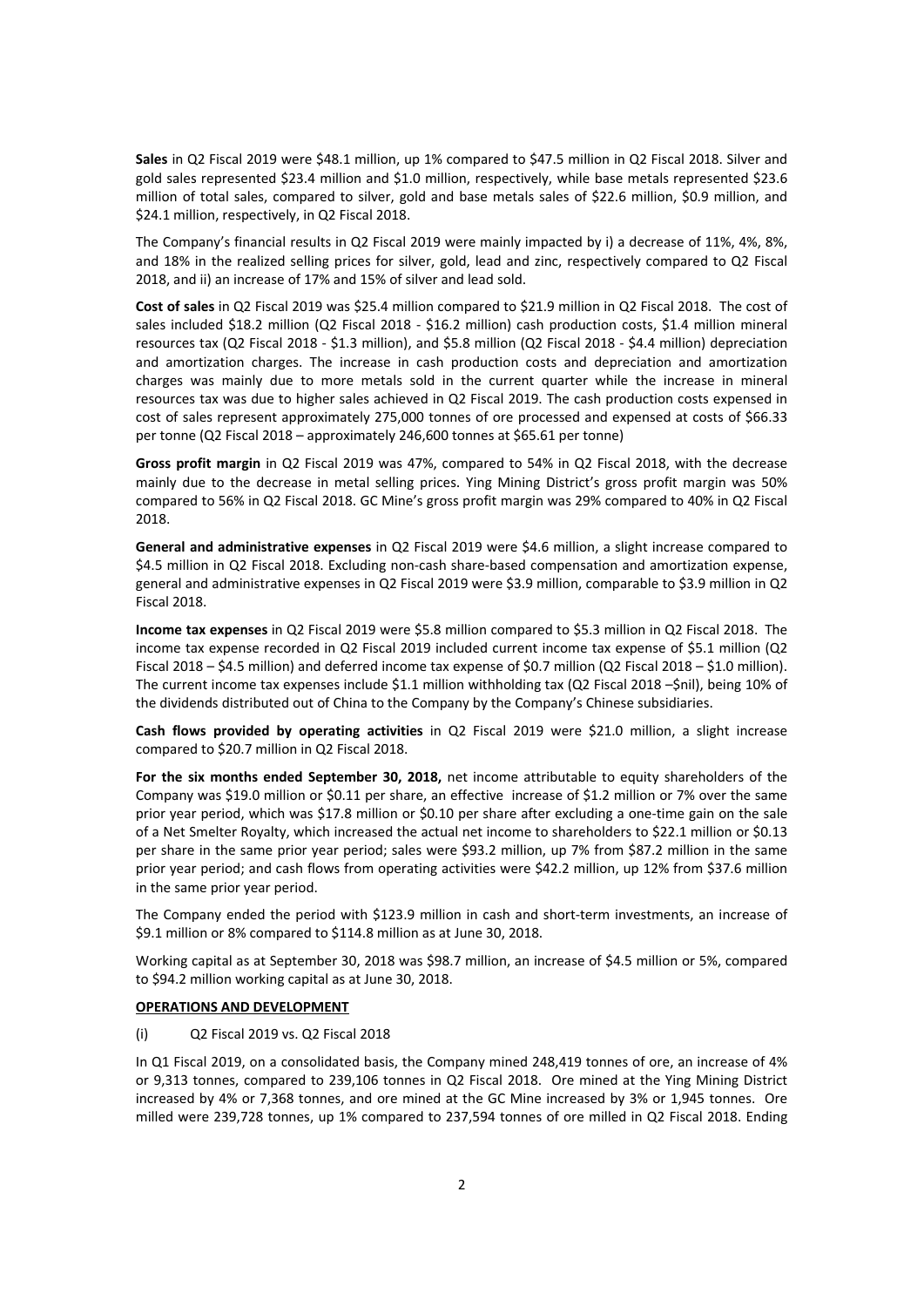stockpiled ore inventory as at September 30, 2018 was 21,362 tonnes, up 75% compared to 12,234 tonnes as at March 31, 2018.

In Q2 Fiscal 2019, the Company sold approximately 1.9 million ounces of silver, 1,000 ounces of gold, and 19.4 million pounds of lead, up by 17%, 25%, and 15%, respectively, compared to 1.6 million ounces of silver, 800 ounces of gold, 16.9 million pounds of lead in Q2 Fiscal 2018 while zinc sold was 4.9 million pounds, down 12% compared to 5.6 million pounds in Q2 Fiscal 2018. As at September 30, 2018, inventories of silver-lead concentrate were 3,732 tonnes and zinc concentrate inventories were 598 tonnes, compared to inventories of 4,070 tonnes of silver-lead concentrate and 370 tonnes of zinc concentrate as at March 31, 2018.

In Q2 Fiscal 2019, the consolidated total mining costs and cash mining costs were \$72.71 and \$53.90 per tonne, compared to \$70.58 and \$52.77 per tonne, respectively, in Q2 Fiscal 2018. The 2% increase in the cash mining costs per tonne comparing to Q2 Fiscal 2018 was mainly due to more tunnelling expensed at the GC Mine in the current quarter. The consolidated total milling costs and cash milling costs in Q2 Fiscal 2019 were \$11.60 and \$9.36 per tonne, down 7% and 8% compared to \$12.44 and \$10.14 per tonne, respectively, in Q2 Fiscal 2018.

Correspondingly, the consolidated total and cash production costs per tonne of ore processed in Q2 Fiscal 2019 increased slightly by 2% and 1% to \$87.38 and \$66.33, respectively, from \$85.72 and \$65.61 in Q2 Fiscal 2018, but the consolidated cash production costs per tonne is 6% lower than the annual guidance of \$70.20.

In Q2 Fiscal 2019, the consolidated total production costs and cash costs per ounce of silver, net of byproduct credits, were negative \$0.34 and negative \$3.37 compared to negative \$2.43 and negative \$5.16 respectively in Q2 Fiscal 2018. The increase in the cash cost per ounce of silver, net of by‐product credits, is mainly due to a 14% decrease in by-product credits per ounce of silver, mainly arising from 8% and 18% decrease in the realized lead and zinc selling price. Sales from lead and zinc accounted for 48% of the total sales and amounted to \$23.2 million, a decrease of \$0.7 million, compared to \$23.9 million in the Q2 Fiscal 2018.

The consolidated all-in sustaining cost per ounce of silver, net of by-product credits is \$2.54 compared to \$2.26 in Q2 Fiscal 2018.

(ii) Six months ended September 30, 2018 vs. Six months ended September 30, 2017

For the six months ended September 30, 2018, on a consolidated basis, the Company mined 485,117 tonnes of ore, an increase of 4% or 20,739 tonnes, compared to 464,378 tonnes mined in the same prior year period. In the same comparative period, ore milled increased 2% to 477,468 tonnes compared to 468,496 tonnes.

For the six months ended September 30, 2018, the Company sold approximately 3.4 million ounces of silver, 1,700 ounces of gold, 34.3 million pounds of lead, and 11.3 million pounds of zinc, compared to 3.1 million ounces of silver, 1,700 ounces of gold, 32.8 million of lead, and 10.6 million pounds of zinc sold in the same prior year period.

The consolidated total mining and cash mining costs were \$74.40 and \$55.05 per tonne, an increase of 7% and 7%, compared to \$69.39 and \$51.57 per tonne in the same prior year period while the consolidated total milling cost and cash milling cost were \$12.87 and \$10.54, an increase of 3% and 4%, respectively, compared to \$12.45 and \$10.13 per tonne in the same prior year period.

The consolidated total production costs and cash production costs per tonne of ore processed for the six months ended September 30, 2018 were \$90.23 and \$68.55, an increase of 7% and 6%, respectively, compared to \$84.62 and \$64.48 in the same prior year period, but the consolidated cash production costs per tonne is 2% lower than the annual guidance of \$70.20.

The consolidated cash production costs and all-in sustaining costs per ounce of silver, net of by-product credits, were negative \$5.18 and \$1.61 compared to negative \$4.51 and \$3.44, respectively, in the same prior year period.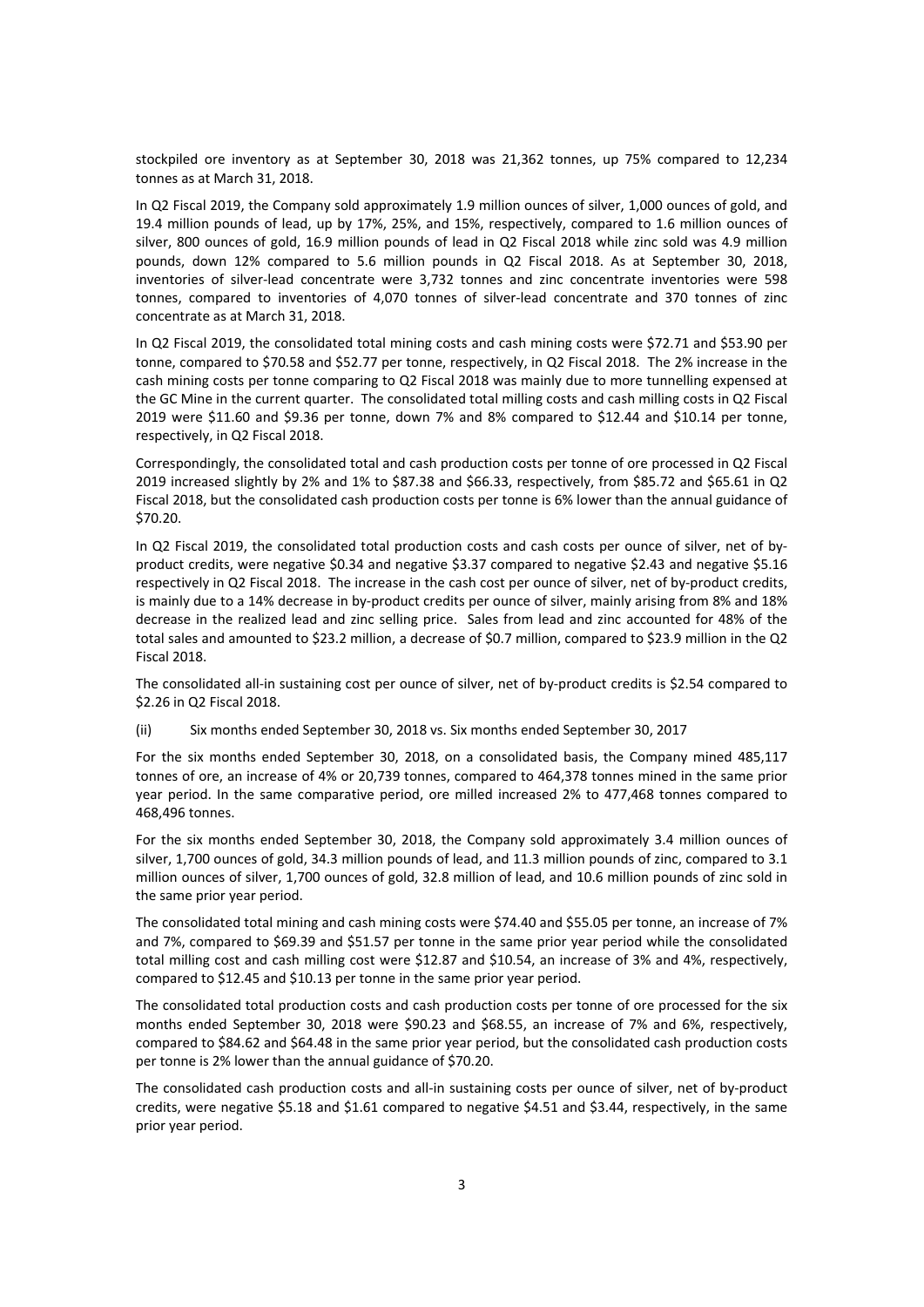### **1. Ying Mining District, Henan Province, China**

| <b>Operational results - Ying Mining District</b> |                    |               |                |                          |                    |         |                                |
|---------------------------------------------------|--------------------|---------------|----------------|--------------------------|--------------------|---------|--------------------------------|
|                                                   | Q2 2019            | 01 2019       | Q4 2018        | Q3 2018                  | <b>Q2 2018</b>     |         | Six Months ended September 30, |
|                                                   | September 30, 2018 | June 30, 2018 | March 31, 2018 | <b>December 31, 2017</b> | September 30, 2017 | 2018    | 2017                           |
| Ore Mined (tonne)                                 | 180.662            | 156,730       | 113,820        | 166,619                  | 173,294            | 337,393 | 333,701                        |
| Ore Milled (tonne)                                | 172,200            | 155,929       | 112,285        | 167,543                  | 173,946            | 328,129 | 338,904                        |
| <b>Head Grades</b>                                |                    |               |                |                          |                    |         |                                |
| Silver (gram/tonne)                               | 308                | 323           | 309            | 315                      | 294                | 315     | 299                            |
| Lead (%)                                          | 4.6                | 4.5           | 4.3            | 4.5                      | 4.3                | 4.6     | 4.4                            |
| Zinc (%)                                          | 0.9                | 1.1           | $1.0$          | 1.0                      | 0.8                | 1.0     | $0.8\,$                        |
| <b>Recoveries</b>                                 |                    |               |                |                          |                    |         |                                |
| Silver (%)                                        | 96.1               | 96.0          | 95.9           | 95.8                     | 95.6               | 96.1    | 95.7                           |
| Lead (%)                                          | 95.6               | 96.3          | 96.5           | 96.4                     | 96.2               | 95.8    | 96.3                           |
| Zinc (%)                                          | 51.2               | 54.5          | 54.5           | 57.3                     | 50.7               | 52.9    | 48.4                           |
| <b>Metal Sales</b>                                |                    |               |                |                          |                    |         |                                |
| Silver (in thousands of ounce)                    | 1,765              | 1,313         | 1,319          | 1,322                    | 1,472              | 3,078   | 2,796                          |
| Gold (in thousands of ounce)                      | 1.0                | 0.7           | 0.7            | 0.7                      | 0.8                | 1.7     | 1.7                            |
| Lead (in thousands of pound)                      | 17,359             | 13,313        | 12,649         | 13,487                   | 15,279             | 30,672  | 29,044                         |
| Zinc (in thousands of pound)                      | 1,648              | 2,133         | 1.106          | 2.006                    | 2,269              | 3,781   | 3,024                          |
| Cash mining costs (\$ per tonne)                  | 58.65              | 63.49         | 65.88          | 66.71                    | 59.67              | 62.15   | 57.32                          |
| Total mining costs (\$ per tonne)                 | 81.50              | 89.57         | 92.81          | 90.12                    | 81.20              | 86.50   | 79.03                          |
| Cash milling costs (\$ per tonne)                 | 8.54               | 10.30         | 12.59          | 9.84                     | 8.50               | 9.37    | 8.29                           |
| Total milling costs (\$ per tonne)                | 10.47              | 12.60         | 15.80          | 11.87                    | 10.45              | 11.48   | 10.28                          |
| Cash production costs (\$ per tonne)              | 71.45              | 78.10         | 82.84          | 80.60                    | 71.85              | 75.80   | 69.47                          |
|                                                   |                    |               |                |                          |                    |         |                                |
| Cash costs per ounce of silver (\$)               | (2.80)             | (6.25)        | (3.41)         | (4.53)                   | (4.27)             | (4.27)  | (3.79)                         |
| All-in sustaining costs per ounce of              |                    |               |                |                          |                    |         |                                |
| silver (\$)                                       | 1.52               | (0.28)        | 1.39           | 2.13                     | 1.08               | 0.75    | 2.30                           |

### Q2 Fiscal 2019 vs. Q2 Fiscal 2018

In Q2 Fiscal 2019, the total ore mined at the Ying Mining District was 180,662 tonnes, an increase of 4% or 7,368 tonnes, compared to 173,294 tonnes mined in Q2 Fiscal 2018. Ore milled was 172,200 tonnes, a decrease of 1% or 1,746 tonnes compared to 173, 946 tonnes in Q2 Fiscal 2018. As at September 30, 2018, stockpile ore at the Ying Mining District was 19,269 tonnes, an increase of 10,742 tonnes compared to 8,257 tonnes as at March 31, 2018.

Head grades of ore milled at the Ying Mining District in Q2 Fiscal 2019 were 308 grams per tonne ("g/t") for silver, 4.6% for lead, and 0.9% for zinc, compared to 294 g/t for silver, 4.3% for lead and 0.8% for zinc in Q2 Fiscal 2018. The Company continues to achieve good dilution control using its "Enterprise Blog" to assist and manage daily operations.

In Q2 Fiscal 2019, the Ying Mining District sold approximately 1.8 million ounces silver, 17.4 million pounds lead, and 1.6 million pounds zinc, compared to 1.5 million ounces silver, 15.3 million pounds lead, and 2.3 million pounds of zinc in Q2 Fiscal 2018. As at September 30, 2018, inventories of silver-lead concentrate at the Ying Mining District were 3,452 tonnes and zinc concentrate inventories were 230 tonnes, compared to inventories of 4,050 tonnes of silver‐lead concentrate and 350 tonnes of zinc concentrate as at March 31, 2018.

Total and cash mining costs per tonne at the Ying Mining District in Q2 Fiscal 2019 were \$81.50 and \$58.65 per tonne, respectively, comparable to \$81.20 and \$59.67 per tonne in Q2 Fiscal 2018. Total and cash milling costs per tonne at the Ying Mining District in Q2 Fiscal 2019 were \$10.47 and \$8.54, also comparable to \$10.45 and \$8.50 in Q2 Fiscal 2018.

Correspondingly, the total production costs and cash production costs per tonne of ore processed in Q2 Fiscal 2019 at the Ying Mining District were \$96.23 and \$71.45, compared to \$95.33 and \$71.85 in Q2 Fiscal 2018, and the cash production costs of \$71.45 per tonne is 5% lower than the annual guidance of \$75.40.

Cash cost per ounce of silver, net of by‐product credits, in Q2 Fiscal 2019 at the Ying Mining District, was negative \$2.80 compared to negative \$4.27 in the prior year quarter. The increase in the cash cost per ounce of silver, net of by‐product credits, is mainly due to a 15% decrease in by‐product credits per once of silver, mainly arising from 8% and 20% decreases in lead and zinc realized selling price. All in sustaining costs per ounce of silver, net of by‐product credits, in Q2 Fiscal 2019 at the Ying Mining District was \$1.52 compared to \$1.08 in the prior year quarter. The increase was mainly due to the cash cost per ounce of silver, net of by‐product credits as discussed above.

In Q2 Fiscal 2019, approximately 22,672 metres or \$0.5 million worth of underground diamond drilling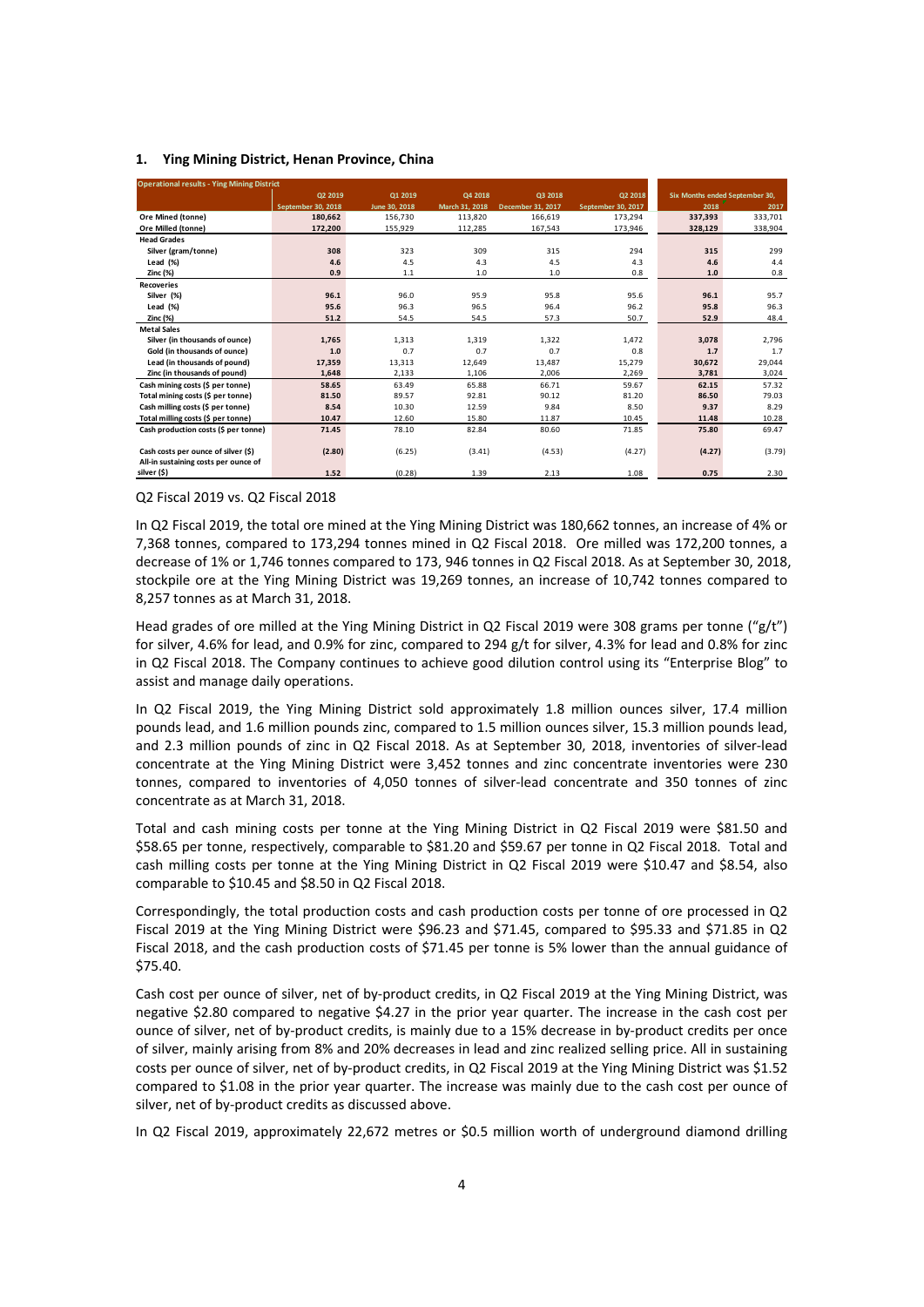(Q2 Fiscal 2018 – 29,834 metres or \$0.6 million) and 5,376 metres or \$1.7 million worth of preparation tunnelling (Q2 Fiscal 2018 – 6,390 metres or \$1.9 million) were completed and expensed as mining preparation costs at the Ying Mining District. In addition, approximately 18,634 metres or \$6.0 million worth of horizontal tunnels, raises, ramps and declines (Q2 Fiscal 2018 – 16,958 metres or \$5.2 million) were completed and capitalized.

i) Six months ended September 30, 2018 vs. Six months ended September 30, 2017

For the six months ended September 30, 2018, a total of 337,393 tonnes of ore were mined at the Ying Mining District, an increase of 1% or 3,692 tonnes compared to 333,701 tonnes mined in the same prior year period. Ore milled was 328,129 tonnes, down 3% or 10,775 tonnes compared to 338,904 tonnes in the same prior year period. Average head grades of ore processed were 315 g/t for silver, 4.6% for lead, and 1.0% for zinc compared to 299 g/t for silver, 4.4% for lead, and 0.8% for zinc, respectively, in the same prior year period.

During the same time periods, the Ying Mining District sold approximately 3.1 million ounces of silver, 1,700 ounces of gold, 30.7 million pounds of lead, and 3.8 million pounds of zinc, compared to 2.8 million ounces of silver, 1,700 ounces of gold, 29.0 million pounds of lead, and 3.0 million pounds of zinc in prior year period.

For the six months ended September 30, 2018, the cash mining costs and cash milling costs at the Ying Mining District were \$62.15 per tonne and \$9.37 per tonne, an increase of 8% and 13%, respectively, compared to \$57.32 and \$8.29 in the same prior year period. The cash production costs were \$75.80 per tonne, slightly higher than the annual guidance of \$75.40.

Cash cost per ounce of silver and all in sustaining costs per ounce of silver, net of by‐product credits, at the Ying Mining District, for the six months ended September 30, 2018, were negative \$4.27 and \$0.75 respectively, compared to negative \$3.79 and \$2.30 in the same prior year period.

For the six months ended September 30, 2018, approximately 49,521 metres or \$1.1 million worth of underground diamond drilling (same prior year period – 60,898 metres or \$1.3 million) and 10,917 metres or \$3.0 million worth of preparation tunnelling (same prior year period – 11,727 metres or \$3.3 million) were completed and expensed as mining preparation costs at the Ying Mining District. In addition, approximately 35,562 metres or \$12.5 million worth of horizontal tunnels, raises, and declines (same prior year period – 35,848 metres or \$10.2 million) were completed and capitalized.

| <b>Operational results - GC Mine</b>            | Q2 2019            | Q1 2019       | Q4 2018        | Q3 2018 | Q2 2018                              | Six Months Ended September 30 |         |
|-------------------------------------------------|--------------------|---------------|----------------|---------|--------------------------------------|-------------------------------|---------|
|                                                 | September 30, 2018 | June 30, 2018 | March 31, 2018 |         | December 31, 2017 September 30, 2017 | 2018                          | 2017    |
| Ore Mined (tonne)                               | 67,757             | 79,967        | 29,442         | 85,665  | 65,812                               | 147,724                       | 130,677 |
| Ore Milled (tonne)                              | 67,528             | 81,811        | 26,252         | 88,494  | 63,648                               | 149,339                       | 129,592 |
| <b>Head Grades</b>                              |                    |               |                |         |                                      |                               |         |
| Silver (gram/tonne)                             | 78                 | 87            | 96             | 97      | 102                                  | 83                            | 100     |
| Lead $(*)$                                      | 1.4                | 1.3           | 1.3            | 1.4     | 1.4                                  | 1.3                           | 1.5     |
| Zinc (%)                                        | 2.8                | 2.9           | 2.9            | 2.8     | 2.8                                  | 2.8                           | 2.7     |
| <b>Recovery Rates</b>                           |                    |               |                |         |                                      |                               |         |
| Silver (%)                                      | 76.7               | 75.3          | 76.3           | 73.6    | 74.4                                 | 75.9                          | 77.8    |
| Lead (%)                                        | 91.2               | 87.1          | 87.5           | 83.9    | 82.8                                 | 89.1                          | 86.0    |
| Zinc (%)                                        | 83.3               | 84.8          | 85.7           | 81.3    | 81.6                                 | 84.1                          | 81.2    |
| <b>Metal Sales</b>                              |                    |               |                |         |                                      |                               |         |
| Silver (in thousands of ounce)                  | 136                | 150           | 63             | 196     | 155                                  | 286                           | 344     |
| Lead (in thousands of pound)                    | 2,063              | 1,583         | 688            | 2,263   | 1,656                                | 3,646                         | 3,803   |
| Zinc (in thousands of pound)                    | 3.240              | 4,244         | 1,479          | 4.399   | 3,311                                | 7,484                         | 7,555   |
| Cash mining cost (\$ per tonne)                 | 41.25              | 36.78         | 45.92          | 35.48   | 34.60                                | 38.83                         | 36.88   |
| Total mining cost (\$ per tonne)                | 49.29              | 44.62         | 57.47          | 43.10   | 42.62                                | 46.76                         | 44.78   |
| Cash milling cost (\$ per tonne)                | 11.45              | 14.46         | 25.07          | 14.09   | 14.63                                | 13.10                         | 14.95   |
| Total milling cost (\$ per tonne)               | 14.47              | 17.14         | 33.41          | 16.45   | 17.90                                | 15.93                         | 18.14   |
| Cash production cost (\$ per tonne)             | 52.70              | 51.24         | 70.99          | 49.57   | 49.23                                | 51.93                         | 51.83   |
|                                                 |                    |               |                |         |                                      |                               |         |
| Cash cost per ounce of silver (\$)              | (10.81)            | (18.81)       | (13.95)        | (15.34) | (13.56)                              | (15.01)                       | (10.39) |
| All-in sustaining cost per ounce of silver (\$) | (2.03)             | (11.36)       | (4.57)         | (4.52)  | (3.77)                               | (6.92)                        | (3.06)  |

#### **2. GC Mine, Guangdong Province, China**

### i) Q2 Fiscal 2019 vs. Q2 Fiscal 2018

In Q2 Fiscal 2019, the total ore mined at the GC Mine was 67,757 tonnes, an increase of 3% or 1,945 tonnes, compared to 65,812 tonnes mined in Q2 Fiscal 2018, while ore milled was 67,528 tonnes, an increase of 6% or 3,880 tonnes compared to 63,648 tonnes in Q2 Fiscal 2018. Average head grades of ore processed at the GC Mine were 78 g/t for silver, 1.4% for lead, and 2.8% for zinc compared to 102 g/t for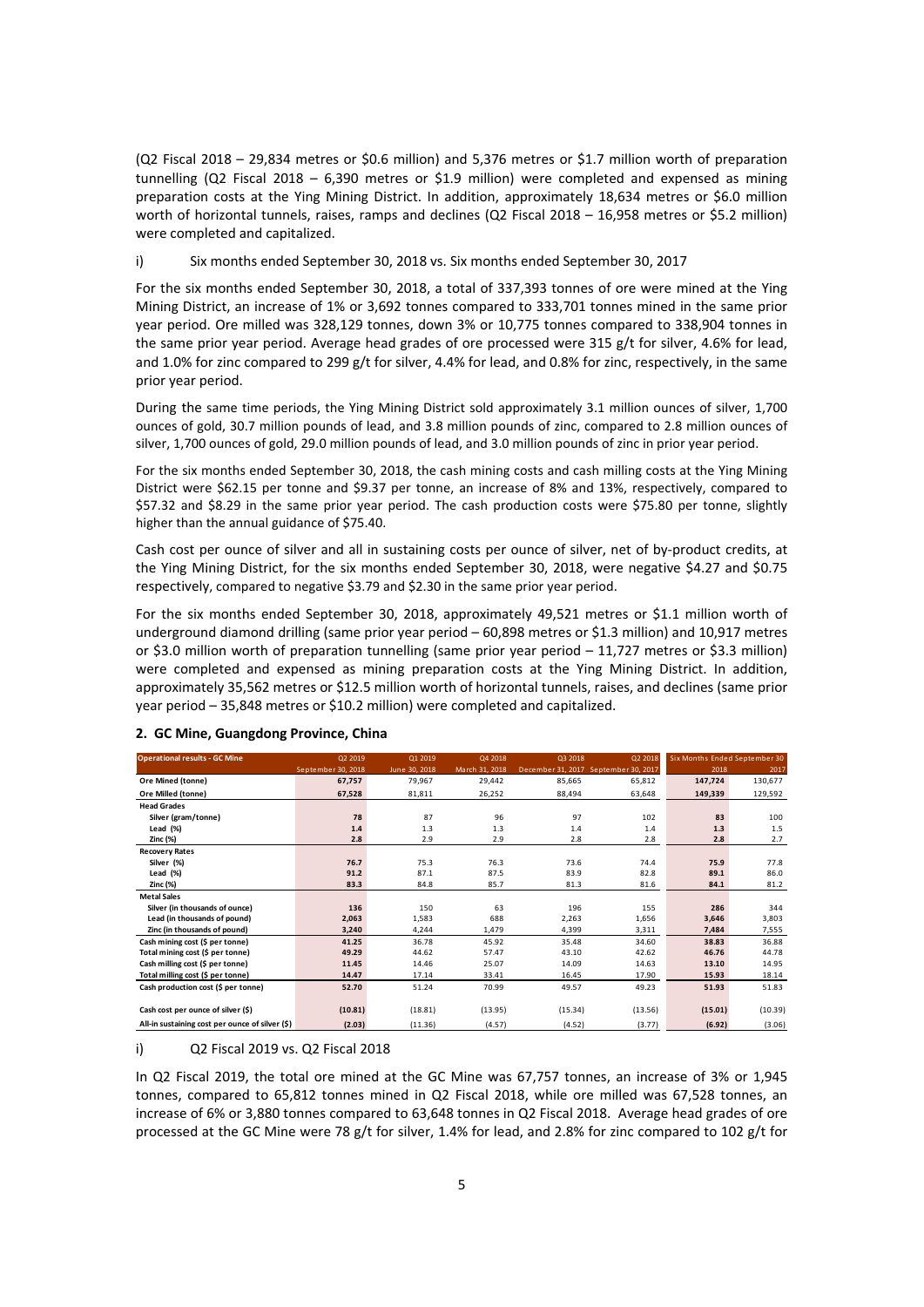silver, 1.4% for lead, and 2.8% for zinc in the prior year quarter.

In Q2 Fiscal 2019, the GC Mine sold 136 thousand ounces of silver, 2.1 million pounds of lead, and 3.2 million pounds of zinc, compared to 155 thousand ounces of silver, 1.7 million pounds of lead, and 3.3 million pounds of zinc sold in the prior year quarter. The decrease in metals sold at the GC Mine was mainly due to the increase in ending concentrate inventories. As at September 30, 2018, inventories of silver-lead concentrates were 280 tonnes and zinc concentrates were 368, compared to inventories of 20 tonnes of silver‐lead concentrate and 20 tonnes of zinc concentrate as at March 31, 2018.

Total and cash mining costs per tonne at the GC Mine in Q2 Fiscal 2019 were \$49.29 and \$41.25 per tonne, compared to \$42.62 and \$34.60 per tonne in Q2 Fiscal 2018. The increase in cash mining costs was mainly due to a \$0.3 million increase in mining preparation costs resulting from more underground drilling and tunnelling expensed in the current quarter. Total and cash milling costs per tonne at the GC Mine in Q2 Fiscal 2019 were \$14.47 and \$11.45, a decrease of 19% and 22%, respectively, compared to \$17.90 and \$14.63, respectively, in Q2 Fiscal 2018.

Correspondingly, the total production costs and cash production costs per tonne of ore processed in Q2 Fiscal 2019 at the GC Mine were \$63.76 and \$52.70, an increase of 5% and 7%, respectively, compared to \$60.52 and \$49.23 in the prior year quarter, and cash production costs per tonne is 8% lower than the annual guidance of \$57.20.

Cash costs per ounce of silver, net of by‐product credits, at the GC Mine, was negative \$10.81 compared to negative \$13.56 in the prior year quarter. The increase was mainly due to a \$0.3 million or 11% increase cash production costs expensed into cost of sales and a \$0.3 million or 5% decrease in by‐product credits mainly resulting from an 11% and 17% decrease in net realized lead and zinc selling prices at the GC Mine.

All in sustaining costs per ounce of silver, net of by‐product credits, in Q2 Fiscal 2019 at the GC Mine was negative \$2.03 compared to negative \$3.77 in the prior year quarter, and the increase was mainly due to the higher cash costs per ounce of silver, net of by‐product credits as discussed above.

In Q2 Fiscal 2019, approximately 7,355 metres or \$0.3 million worth of underground diamond drilling (Q2 Fiscal 2018 – 5,511 metres or \$0.2 million) and 5,243 metres or \$1.4 million worth of tunnelling (Q2 Fiscal 2018 – 3,940 metres or \$1.1 million) were completed and expensed as mining preparation costs at the GC Mine. In addition, approximately 241 metres or \$0.2 million of horizontal tunnels raises and declines (Q2 Fiscal 2018 – 105 metres or \$0.1 million) were completed and capitalized.

ii) Six months ended September 30, 2018 vs. Six months ended September 30, 2017

For the six months ended September 30, 2018, a total of 147,724 tonnes of ore were mined and 149,339 tonnes were milled at the GC Mine, compared to 130,677 tonnes mined and 129,592 tonnes milled in the same prior year period. Average head grades of ore milled were 83 g/t for silver, 1.3% for lead, and 2.8% for zinc, compared to 100 g/t for silver, 1.5% for lead, and 2.7% for zinc, respectively, in the same prior year period.

During the same time periods, the GC Mine sold approximately 286 thousand ounces of silver, 3.6 million pounds of lead, and 7.5 million pounds of zinc, compared to 344 thousand ounces of silver, 3.8 million pounds of lead, and 7.6 million pounds of zinc in the same prior year period.

For the six months ended September 30, 2018, the cash mining costs at the GC Mine was \$38.83 per tonne, an increase of 5% compared to \$36.88 per tonne in the same prior year period. The increase in the cash mining costs was mainly due to a \$0.7 million increase in mining preparation as more underground drilling and tunnelling was expensed in the current period. The cash milling costs was \$13.10 per tonne, a decrease of 12% compared to \$14.95 in the same prior year period. Correspondingly, the total production costs and cash production costs per tonne at the GC Mine were \$62.69 and \$51.93, comparable to \$62.92 and \$51.83 in the prior year period, but the cash production costs per tonne is 9% lower than the annual guidance of \$57.20.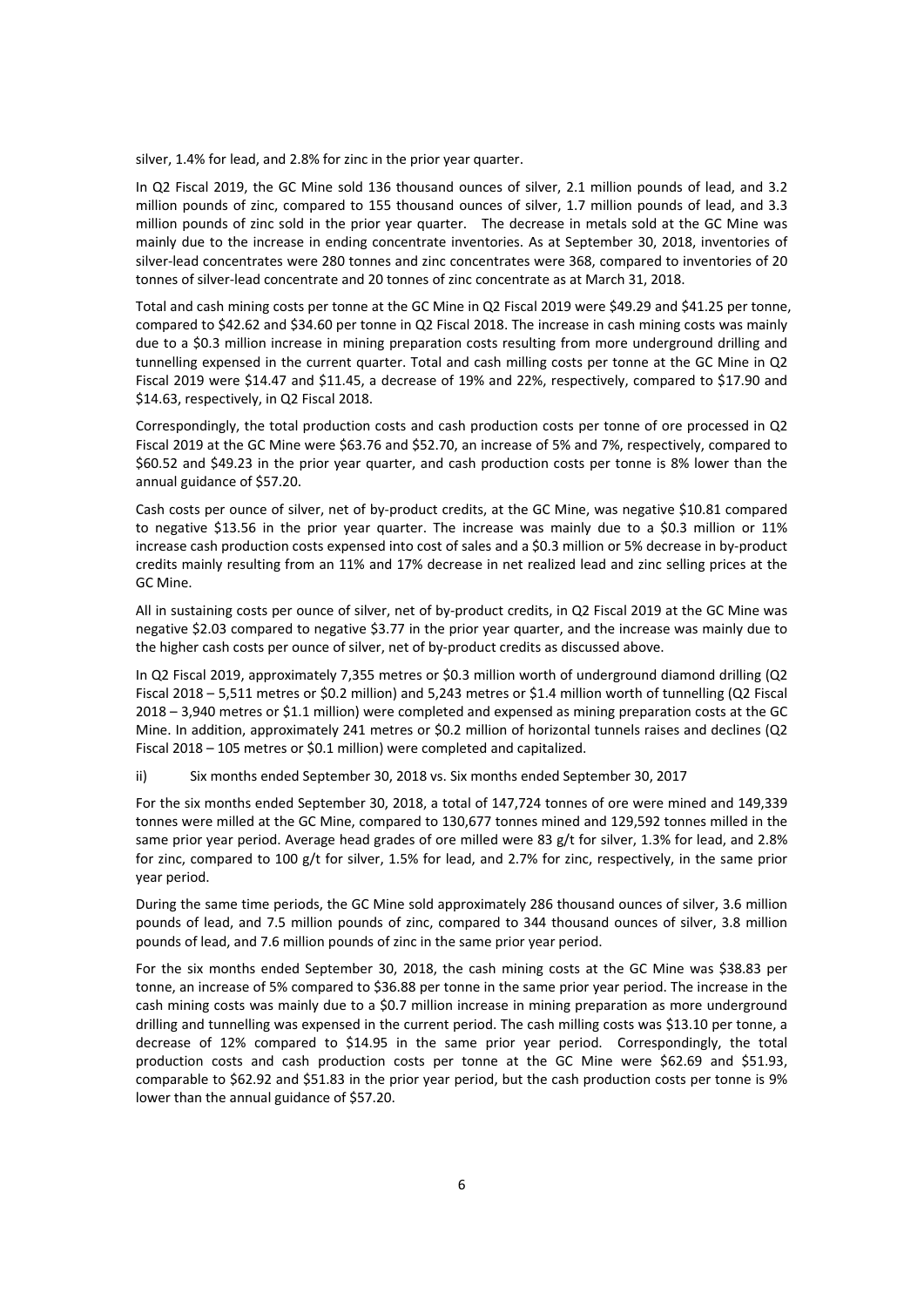Cash costs per ounce of silver and all in sustaining costs per ounce of silver, net of by‐product credits, at the GC Mine, for the six months ended September 30, 2018, were negative \$15.01 and negative \$6.92 respectively, compared to negative \$10.39 and negative \$3.06 in the same prior year period.

For the six months ended September 30, 2018, approximately 14,774 metres or \$0.7 million worth of underground diamond drilling (same prior year period – 10,483 metres or \$0.5 million) and 10,484 metres or \$3.0 million of tunnelling (same prior year period – 9,232 metres or \$2.4 million) were completed and expensed as mining preparation costs at the GC Mine. In addition, approximately 779 metres or \$0.7 million of horizontal tunnels, raise, and declines (same prior year period – 263 metres or \$0.2 million) were completed and capitalized.

Mr. Guoliang Ma, P.Geo., Manager of Exploration and Resources of the Company, is the Qualified Person for Silvercorp under NI 43‐101 and has reviewed and given consent to the technical information contained in this news release.

*This earnings release should be read in conjunction with the Company's Management Discussion & Analysis, Financial Statements and Notes to Financial Statements for the corresponding period, which have been posted on SEDAR under the Company's profile at www.sedar.com and are also available on the Company's website at www.silvercorp.ca. All figures are in United States dollars unless otherwise stated.*

### **About Silvercorp**

Silvercorp is a low-cost silver-producing Canadian mining company with multiple mines in China. The Company's vision is to deliver shareholder value by focusing on the acquisition of underdeveloped projects with resource potential and the ability to grow organically. For more information, please visit our website at www.silvercorp.ca.

#### **For further information**

Silvercorp Metals Inc. Lon Shaver Vice President Phone: (604) 669‐9397 Toll Free 1(888) 224‐1881 Email: investor@silvercorp.ca Website: www.silvercorp.ca

### **CAUTIONARY DISCLAIMER ‐ FORWARD‐LOOKING STATEMENTS**

Certain of the statements and information in this news release constitute "forward‐looking statements" within the meaning of the United States Private Securities Litigation Reform Act of 1995 and "forward-looking information" within the meaning of applicable Canadian provincial securities laws (collectively, "forward-looking statements"). Any statements or information that express or involve discussions with respect to predictions, expectations, beliefs, plans, projections, objectives, assumptions or future events or performance (often, but not always, using words or phrases such as "expects", "is expected", "anticipates", "believes", "plans", "projects", "estimates", "assumes", "intends", "strategies", "targets", "goals", "forecasts", "objectives", "budgets", "schedules", "potential" or variations thereof or stating that certain actions, events or results "may", "could", "would", "might" or "will" be taken, occur or be achieved, or the negative of any of these terms and similar expressions) are not statements of historical fact and may be forward-looking statements. Forward-looking statements relate to, among other things: the price of silver and other metals; the accuracy of mineral resource and mineral reserve estimates at the Company's material properties; the sufficiency of the Company's capital to finance the Company's operations; estimates of the Company's revenues and capital expenditures; estimated production from the Company's mines in the Ying Mining District; timing of receipt of permits and regulatory approvals; availability of funds from production to finance the Company's operations; and access to and availability of funding for future construction, use of proceeds from any financing and development of the Company's properties.

Forward‐looking statements are subject to a variety of known and unknown risks, uncertainties and other factors that could cause actual events or results to differ from those reflected in the forward‐looking statements, including, without limitation, risks relating to: fluctuating commodity prices; calculation of resources, reserves and mineralization and precious and base metal recovery; interpretations and assumptions of mineral resource and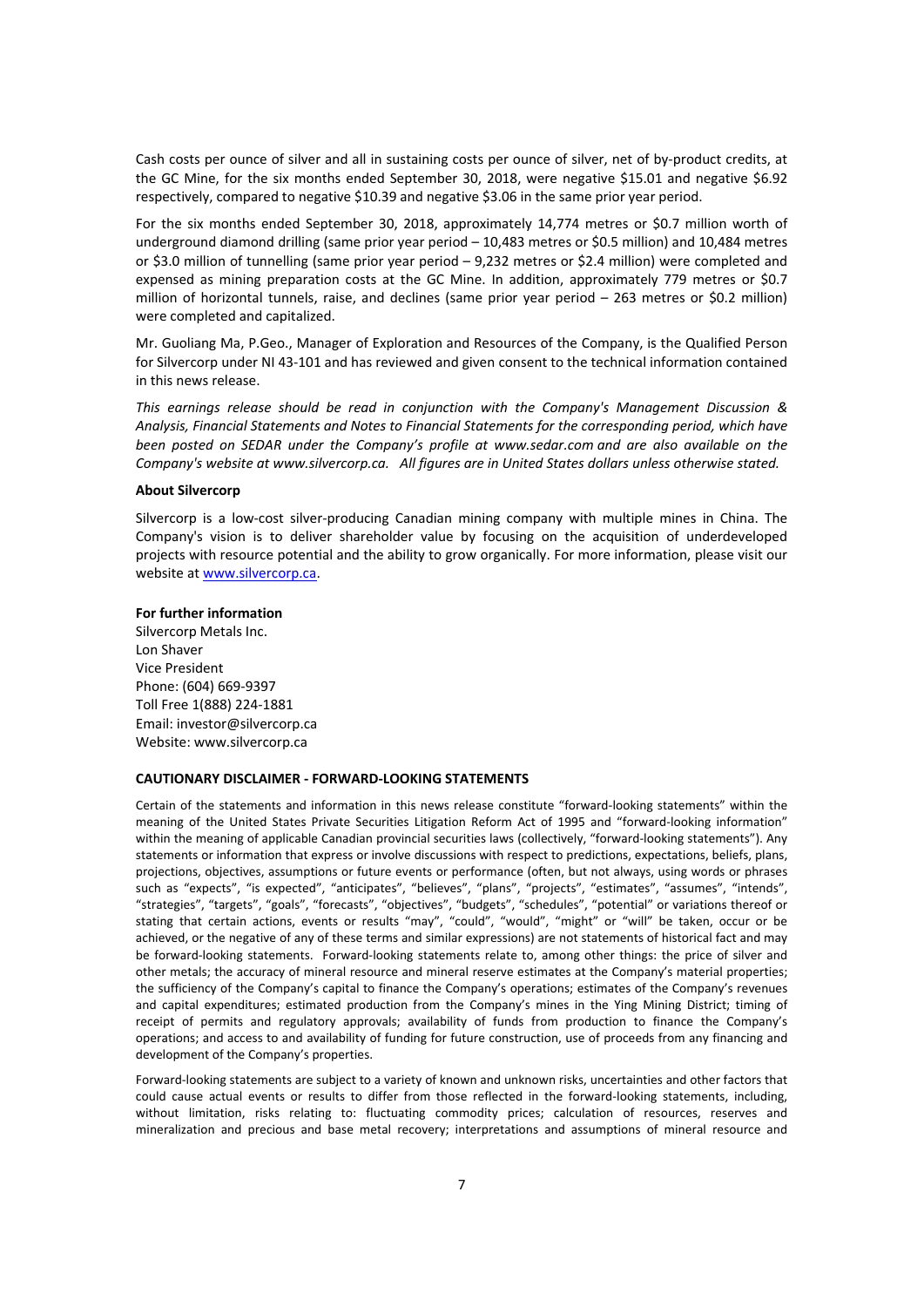mineral reserve estimates; exploration and development programs; feasibility and engineering reports; permits and licences; title to properties; property interests; joint venture partners; acquisition of commercially mineable mineral rights; financing; recent market events and conditions; economic factors affecting the Company; timing, estimated amount, capital and operating expenditures and economic returns of future production; integration of future acquisitions into the Company's existing operations; competition; operations and political conditions; regulatory environment in China and Canada; environmental risks; foreign exchange rate fluctuations; insurance; risks and hazards of mining operations; key personnel; conflicts of interest; dependence on management; internal control over financial reporting; and bringing actions and enforcing judgments under U.S. securities laws.

This list is not exhaustive of the factors that may affect any of the Company's forward‐looking statements. Forward‐ looking statements are statements about the future and are inherently uncertain, and actual achievements of the Company or other future events or conditions may differ materially from those reflected in the forward‐looking statements due to a variety of risks, uncertainties and other factors, including, without limitation, those referred to in the Company's Annual Information Form for the year ended March 31, 2018 under the heading "Risk Factors". Although the Company has attempted to identify important factors that could cause actual results to differ materially, there may be other factors that cause results not to be as anticipated, estimated, described or intended. Accordingly, readers should not place undue reliance on forward‐looking statements.

The Company's forward‐looking statements are based on the assumptions, beliefs, expectations and opinions of management as of the date of this news release, and other than as required by applicable securities laws, the Company does not assume any obligation to update forward‐looking statements if circumstances or management's assumptions, beliefs, expectations or opinions should change, or changes in any other events affecting such statements. For the reasons set forth above, investors should not place undue reliance on forward-looking statements.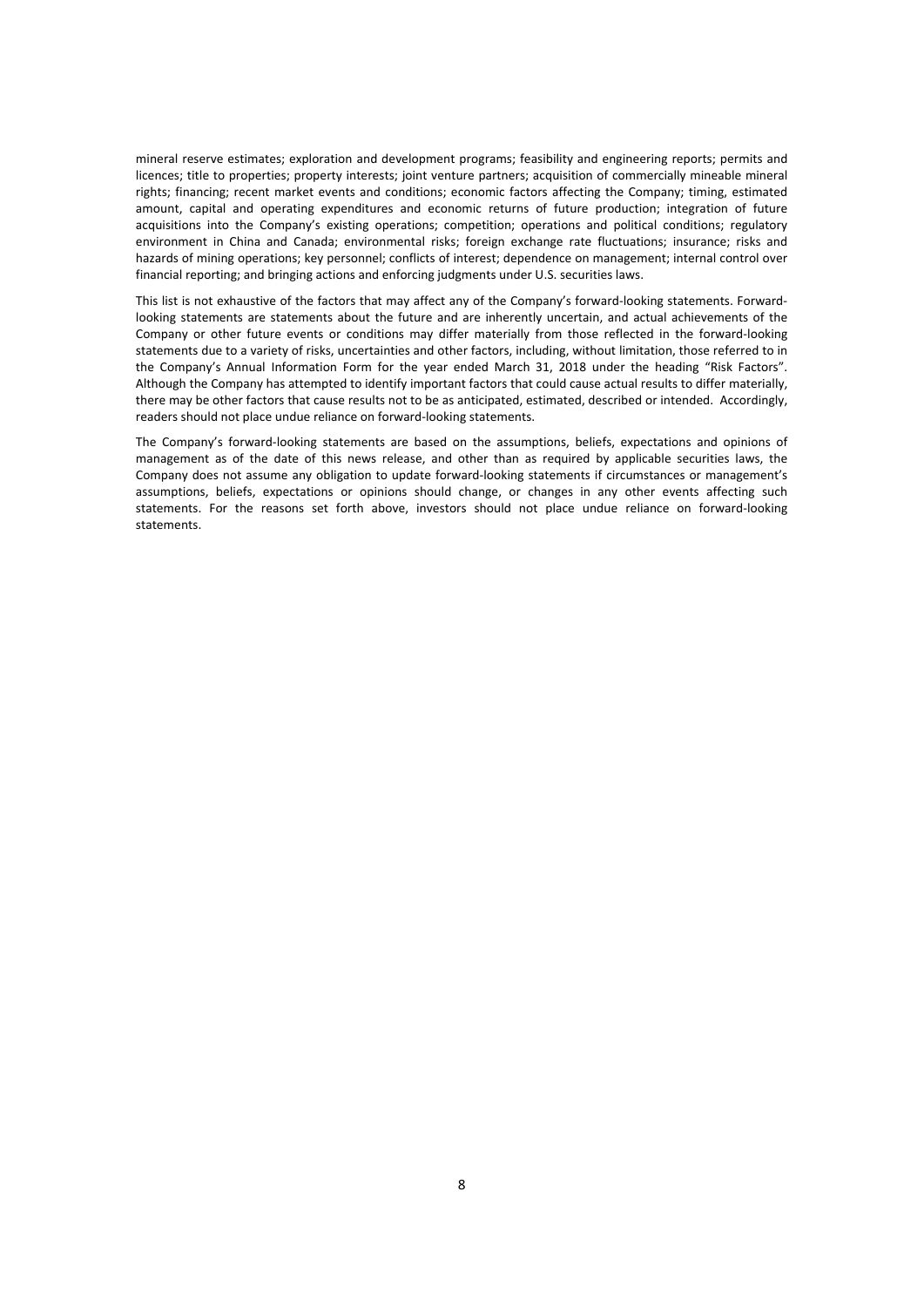### **Consolidated Statements of Financial Position**

*(Unaudited ‐ Expressed in thousands of U.S. dollars)*

|                                                                | As at September 30, | As at March 31, |
|----------------------------------------------------------------|---------------------|-----------------|
|                                                                | 2018                | 2018            |
| <b>ASSETS</b>                                                  |                     |                 |
| <b>Current Assets</b>                                          |                     |                 |
| Cash and cash equivalents                                      | \$<br>53,522        | \$<br>49,199    |
| Short-term investments                                         | 70,396              | 56,910          |
| Trade and other receivables                                    | 456                 | 676             |
| Inventories                                                    | 11,869              | 11,018          |
| Due from a related party                                       | 32                  | 11              |
| Income tax receivable                                          |                     | 534             |
| Prepaids and deposits                                          | 4,335               | 4,456           |
|                                                                | 140,610             | 122,804         |
| <b>Non-current Assets</b>                                      |                     |                 |
| Long-term prepaids and deposits                                | 1,046               | 954             |
| Reclamation deposits                                           | 5,219               | 5,712           |
| Investment in an associate                                     | 38,085              | 38,001          |
| Other investments                                              | 7,790               | 6,132           |
| Plant and equipment                                            | 66,465              | 71,211          |
| Mineral rights and properties                                  | 217,228             | 232,080         |
| <b>TOTAL ASSETS</b>                                            | \$<br>476,443       | \$<br>476,894   |
| LIABILITIES AND EQUITY                                         |                     |                 |
| <b>Current Liabilities</b>                                     |                     |                 |
| Accounts payable and accrued liabilities                       | \$<br>29,144        | \$<br>25,198    |
| Bank loan                                                      | 4,371               |                 |
| Deposits received                                              | 6,622               | 6,806           |
| Income tax payable                                             | 1,818               | 303             |
|                                                                | 41,955              | 32,307          |
| <b>Non-current Liabilities</b>                                 |                     |                 |
| Deferred income tax liabilities                                | 31,680              | 33,310          |
| Environmental rehabilitation                                   | 12,148              | 13,098          |
| <b>Total Liabilities</b>                                       | 85,783              | 78,715          |
| <b>Equity</b>                                                  |                     |                 |
| Share capital                                                  | 230,129             | 228,729         |
| Share option reserve                                           | 15,222              | 14,690          |
| Reserves                                                       | 25,409              | 25,409          |
| Accumulated other comprehensive loss                           | (45, 571)           | (25, 875)       |
| Retained earnings                                              | 103,146             | 86,283          |
| Total equity attributable to the equity holders of the Company | 328,335             | 329,236         |
| <b>Non-controlling interests</b>                               | 62,325              | 68,943          |
| <b>Total Equity</b>                                            | 390,660             | 398,179         |
|                                                                |                     |                 |
| <b>TOTAL LIABILITIES AND EQUITY</b>                            | \$<br>476,443       | \$<br>476,894   |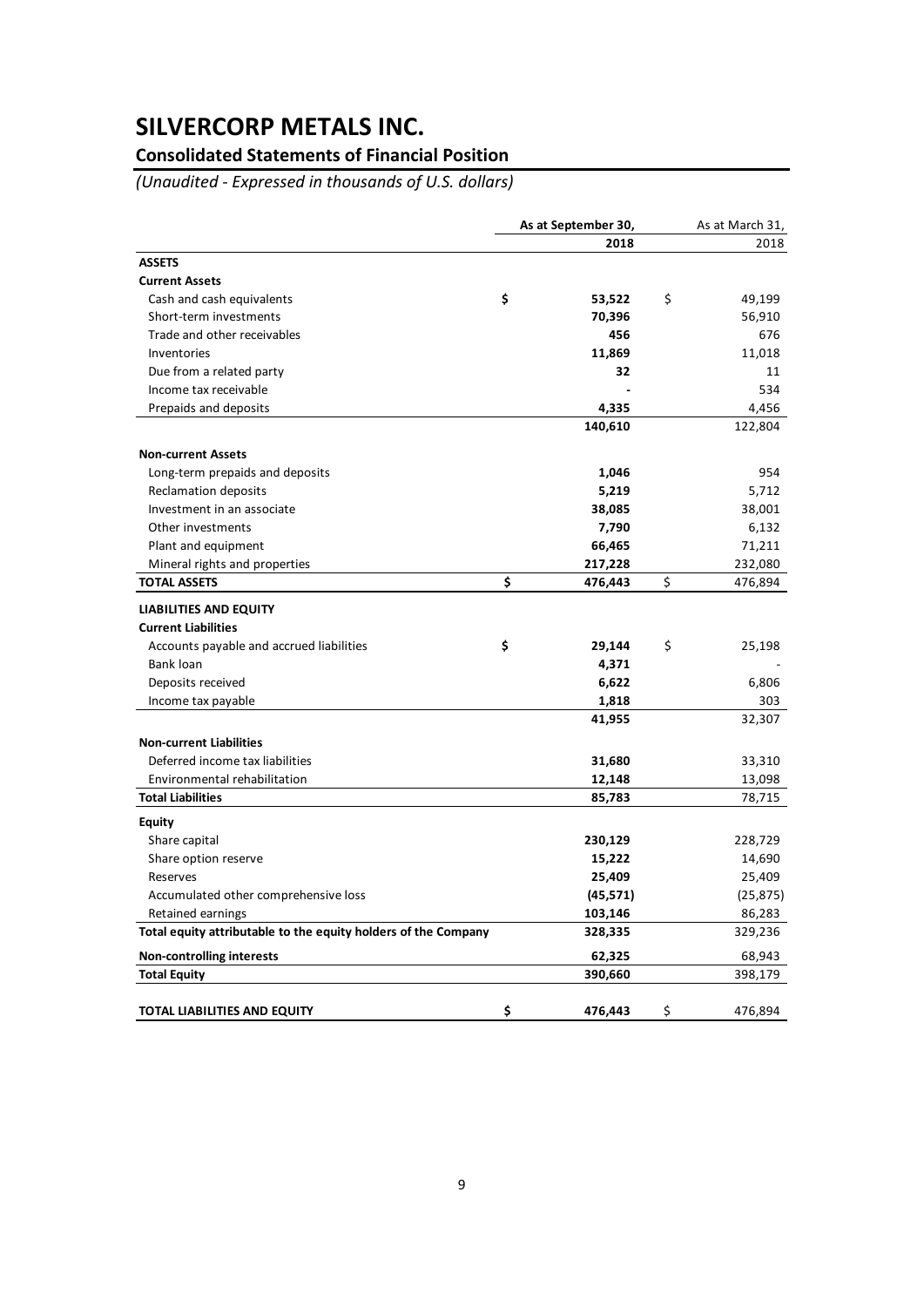## **Consolidated Statements of Income**

*(Unaudited ‐ Expressed in thousands of U.S. dollars, except for per share figures)*

|                                                                      |    | Three Months Ended September 30, |    |             |    | Six Months Ended September 30, |    |             |  |
|----------------------------------------------------------------------|----|----------------------------------|----|-------------|----|--------------------------------|----|-------------|--|
|                                                                      |    | 2018                             |    | 2017        |    | 2018                           |    | 2017        |  |
| <b>Sales</b>                                                         | \$ | 48,091 \$                        |    | 47,541      | \$ | $93,216$ \$                    |    | 87,238      |  |
| <b>Cost of sales</b>                                                 |    |                                  |    |             |    |                                |    |             |  |
| <b>Production costs</b>                                              |    | 18,238                           |    | 16,177      |    | 32,515                         |    | 30,286      |  |
| Mineral resource taxes                                               |    | 1,392                            |    | 1,317       |    | 2,641                          |    | 2,428       |  |
| Depreciation and amortization                                        |    | 5,761                            |    | 4,441       |    | 10,509                         |    | 8,913       |  |
|                                                                      |    | 25,391                           |    | 21,935      |    | 45,665                         |    | 41,627      |  |
| <b>Gross profit</b>                                                  |    | 22,700                           |    | 25,606      |    | 47,551                         |    | 45,611      |  |
| General and administrative                                           |    | 4,605                            |    | 4,473       |    | 9,077                          |    | 9,043       |  |
| Government fees and other taxes                                      |    | 767                              |    | 690         |    | 1,569                          |    | 1,531       |  |
| Foreign exchange loss (gain)                                         |    | 708                              |    | 1,111       |    | (80)                           |    | 2,726       |  |
| Loss on disposal of plant and equipment                              |    | 124                              |    | 6           |    | 134                            |    | 176         |  |
| Gain on disposal of NSR                                              |    |                                  |    |             |    |                                |    | (4,320)     |  |
| Share of loss in associate                                           |    | 105                              |    | 125         |    | 384                            |    | 369         |  |
| Other expense (income)                                               |    | 213                              |    | (126)       |    | 276                            |    | (307)       |  |
| Income from operations                                               |    | 16,178                           |    | 19,327      |    | 36,191                         |    | 36,393      |  |
| Finance income                                                       |    | 825                              |    | 650         |    | 1,621                          |    | 1,224       |  |
| Finance costs                                                        |    | (163)                            |    | (112)       |    | (297)                          |    | (217)       |  |
| Income before income taxes                                           |    | 16,840                           |    | 19,865      |    | 37,515                         |    | 37,400      |  |
| Income tax expense                                                   |    | 5,763                            |    | 5,263       |    | 12,261                         |    | 9,284       |  |
| Net income                                                           | \$ | 11,077 \$                        |    | 14,602      | \$ | $25,254$ \$                    |    | 28,116      |  |
| Attributable to:                                                     |    |                                  |    |             |    |                                |    |             |  |
| Equity holders of the Company                                        | \$ | $8,037$ \$                       |    | 11,145      | \$ | $18,958$ \$                    |    | 22,082      |  |
| Non-controlling interests                                            |    | 3,040                            |    | 3,457       |    | 6,296                          |    | 6,034       |  |
|                                                                      | \$ | 11,077 \$                        |    | 14,602      | \$ | $25,254$ \$                    |    | 28,116      |  |
| Earnings per share attributable to the equity holders of the Company |    |                                  |    |             |    |                                |    |             |  |
| <b>Basic earnings per share</b>                                      | \$ | 0.05                             | \$ | 0.07        | \$ | $0.11 \quad$ \$                |    | 0.13        |  |
| Diluted earnings per share                                           | Ś  | 0.05                             | Ŝ. | 0.07        | Ś  | 0.11                           | S. | 0.13        |  |
| Weighted Average Number of Shares Outstanding - Basic                |    | 168,105,986                      |    | 168,040,068 |    | 167,687,266                    |    | 167,965,537 |  |
| Weighted Average Number of Shares Outstanding - Diluted              |    | 170,312,229                      |    | 170,017,715 |    | 169,773,955                    |    | 169,990,150 |  |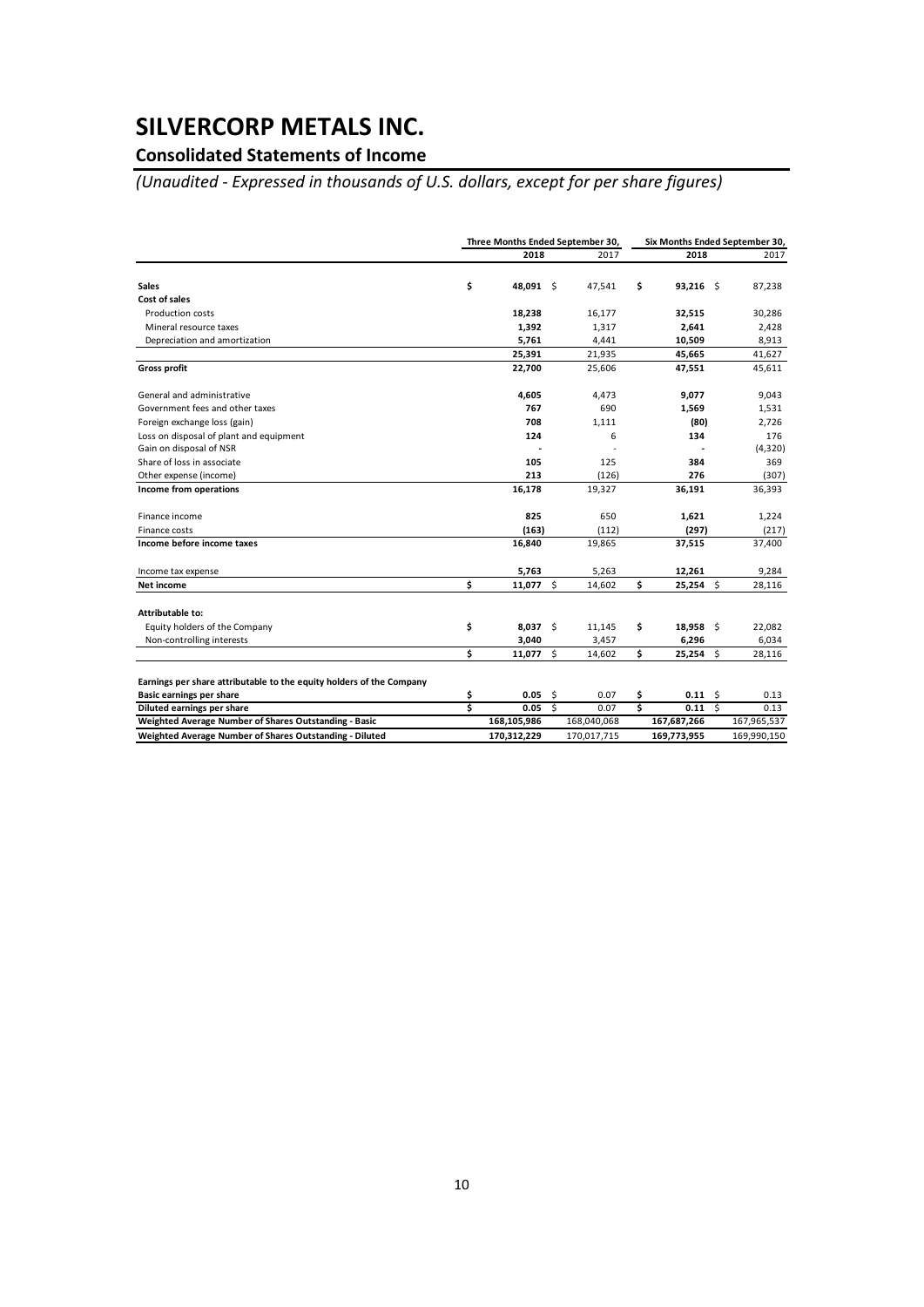## **Consolidated Statements of Cash Flow**

*(Unaudited ‐ Expressed in thousands of U.S. dollars)*

| 2018<br>2017<br>2018<br>2017<br>Cash provided by<br><b>Operating activities</b><br>\$<br>$11,077$ \$<br>\$<br>14,602<br>$25,254$ \$<br>28,116<br>Net income<br>Add (deduct) items not affecting cash:<br>163<br>112<br>297<br>217<br>Finance costs<br>6,048<br>4,741<br>11,101<br>9,493<br>Depreciation, amortization and depletion<br>Share of loss (income) in associate<br>105<br>125<br>384<br>369<br>Gain on disposal of NSR<br>(4, 320)<br>ż.<br>5.763<br>5,263<br>12,261<br>9,284<br>Income tax expense<br>Finance income<br>(825)<br>(650)<br>(1,621)<br>(1, 224)<br>124<br>6<br>134<br>Loss on disposal of plant and equipment<br>176<br>456<br>283<br>912<br>686<br>Share-based compensation<br>Reclamation<br>(62)<br>(15)<br>(66)<br>(19)<br>(5,388)<br>(3, 445)<br>(8, 476)<br>(7,582)<br>Income taxes paid<br>825<br>Interest received<br>650<br>1,621<br>1,224<br>(48)<br>Interest paid<br>(48)<br>2,808<br>(977)<br>441<br>1,167<br>Changes in non-cash operating working capital<br>Net cash provided by operating activities<br>20,695<br>42,194<br>21,046<br>37,587<br><b>Investing activities</b><br>Mineral rights and properties<br>Capital expenditures<br>(6,064)<br>(5,022)<br>(11,793)<br>(10, 933)<br>Plant and equipment<br>Additions<br>(422)<br>(1,520)<br>(1,643)<br>(2,731)<br>Proceeds on disposals<br>$\overline{2}$<br>19<br>29<br>19<br>(20, 025)<br>Investment in associate<br>(20, 025)<br>(30, 481)<br>(28,063)<br>(17, 219)<br>Net redemption (purchases) of short-term investments<br>(31,767)<br>Net cash used in investing activities<br>(36, 965)<br>(54, 611)<br>(30,626)<br>(65, 437)<br><b>Financing activities</b><br>Bank loan<br>4,527<br>Proceeds<br>Non-controlling interests<br>Distribution<br>(3,305)<br>(4,891)<br>(6,634)<br>Cash dividends distributed<br>(2,095)<br>(1,679)<br>Proceeds from issuance of common shares<br>518<br>165<br>1,020<br>168<br>(2,787)<br>Net cash used in financing activities<br>165<br>(3, 182)<br>(6,402)<br>820<br>Effect of exchange rate changes on cash and cash equivalents<br>(641)<br>(4,063)<br>2,618<br>Increase in cash and cash equivalents<br>(19, 347)<br>(32, 931)<br>4,323<br>(31, 634)<br>Cash and cash equivalents, beginning of the period<br>72,869<br>74,300<br>49,199<br>73,003 |                                              | Three Months Ended September 30, |        | Six Months Ended September 30, |        |  |
|----------------------------------------------------------------------------------------------------------------------------------------------------------------------------------------------------------------------------------------------------------------------------------------------------------------------------------------------------------------------------------------------------------------------------------------------------------------------------------------------------------------------------------------------------------------------------------------------------------------------------------------------------------------------------------------------------------------------------------------------------------------------------------------------------------------------------------------------------------------------------------------------------------------------------------------------------------------------------------------------------------------------------------------------------------------------------------------------------------------------------------------------------------------------------------------------------------------------------------------------------------------------------------------------------------------------------------------------------------------------------------------------------------------------------------------------------------------------------------------------------------------------------------------------------------------------------------------------------------------------------------------------------------------------------------------------------------------------------------------------------------------------------------------------------------------------------------------------------------------------------------------------------------------------------------------------------------------------------------------------------------------------------------------------------------------------------------------------------------------------------------------------------------------------------------------------------------------------------------------------------------------------------------------------|----------------------------------------------|----------------------------------|--------|--------------------------------|--------|--|
|                                                                                                                                                                                                                                                                                                                                                                                                                                                                                                                                                                                                                                                                                                                                                                                                                                                                                                                                                                                                                                                                                                                                                                                                                                                                                                                                                                                                                                                                                                                                                                                                                                                                                                                                                                                                                                                                                                                                                                                                                                                                                                                                                                                                                                                                                              |                                              |                                  |        |                                |        |  |
|                                                                                                                                                                                                                                                                                                                                                                                                                                                                                                                                                                                                                                                                                                                                                                                                                                                                                                                                                                                                                                                                                                                                                                                                                                                                                                                                                                                                                                                                                                                                                                                                                                                                                                                                                                                                                                                                                                                                                                                                                                                                                                                                                                                                                                                                                              |                                              |                                  |        |                                |        |  |
|                                                                                                                                                                                                                                                                                                                                                                                                                                                                                                                                                                                                                                                                                                                                                                                                                                                                                                                                                                                                                                                                                                                                                                                                                                                                                                                                                                                                                                                                                                                                                                                                                                                                                                                                                                                                                                                                                                                                                                                                                                                                                                                                                                                                                                                                                              |                                              |                                  |        |                                |        |  |
|                                                                                                                                                                                                                                                                                                                                                                                                                                                                                                                                                                                                                                                                                                                                                                                                                                                                                                                                                                                                                                                                                                                                                                                                                                                                                                                                                                                                                                                                                                                                                                                                                                                                                                                                                                                                                                                                                                                                                                                                                                                                                                                                                                                                                                                                                              |                                              |                                  |        |                                |        |  |
|                                                                                                                                                                                                                                                                                                                                                                                                                                                                                                                                                                                                                                                                                                                                                                                                                                                                                                                                                                                                                                                                                                                                                                                                                                                                                                                                                                                                                                                                                                                                                                                                                                                                                                                                                                                                                                                                                                                                                                                                                                                                                                                                                                                                                                                                                              |                                              |                                  |        |                                |        |  |
|                                                                                                                                                                                                                                                                                                                                                                                                                                                                                                                                                                                                                                                                                                                                                                                                                                                                                                                                                                                                                                                                                                                                                                                                                                                                                                                                                                                                                                                                                                                                                                                                                                                                                                                                                                                                                                                                                                                                                                                                                                                                                                                                                                                                                                                                                              |                                              |                                  |        |                                |        |  |
|                                                                                                                                                                                                                                                                                                                                                                                                                                                                                                                                                                                                                                                                                                                                                                                                                                                                                                                                                                                                                                                                                                                                                                                                                                                                                                                                                                                                                                                                                                                                                                                                                                                                                                                                                                                                                                                                                                                                                                                                                                                                                                                                                                                                                                                                                              |                                              |                                  |        |                                |        |  |
|                                                                                                                                                                                                                                                                                                                                                                                                                                                                                                                                                                                                                                                                                                                                                                                                                                                                                                                                                                                                                                                                                                                                                                                                                                                                                                                                                                                                                                                                                                                                                                                                                                                                                                                                                                                                                                                                                                                                                                                                                                                                                                                                                                                                                                                                                              |                                              |                                  |        |                                |        |  |
|                                                                                                                                                                                                                                                                                                                                                                                                                                                                                                                                                                                                                                                                                                                                                                                                                                                                                                                                                                                                                                                                                                                                                                                                                                                                                                                                                                                                                                                                                                                                                                                                                                                                                                                                                                                                                                                                                                                                                                                                                                                                                                                                                                                                                                                                                              |                                              |                                  |        |                                |        |  |
|                                                                                                                                                                                                                                                                                                                                                                                                                                                                                                                                                                                                                                                                                                                                                                                                                                                                                                                                                                                                                                                                                                                                                                                                                                                                                                                                                                                                                                                                                                                                                                                                                                                                                                                                                                                                                                                                                                                                                                                                                                                                                                                                                                                                                                                                                              |                                              |                                  |        |                                |        |  |
|                                                                                                                                                                                                                                                                                                                                                                                                                                                                                                                                                                                                                                                                                                                                                                                                                                                                                                                                                                                                                                                                                                                                                                                                                                                                                                                                                                                                                                                                                                                                                                                                                                                                                                                                                                                                                                                                                                                                                                                                                                                                                                                                                                                                                                                                                              |                                              |                                  |        |                                |        |  |
|                                                                                                                                                                                                                                                                                                                                                                                                                                                                                                                                                                                                                                                                                                                                                                                                                                                                                                                                                                                                                                                                                                                                                                                                                                                                                                                                                                                                                                                                                                                                                                                                                                                                                                                                                                                                                                                                                                                                                                                                                                                                                                                                                                                                                                                                                              |                                              |                                  |        |                                |        |  |
|                                                                                                                                                                                                                                                                                                                                                                                                                                                                                                                                                                                                                                                                                                                                                                                                                                                                                                                                                                                                                                                                                                                                                                                                                                                                                                                                                                                                                                                                                                                                                                                                                                                                                                                                                                                                                                                                                                                                                                                                                                                                                                                                                                                                                                                                                              |                                              |                                  |        |                                |        |  |
|                                                                                                                                                                                                                                                                                                                                                                                                                                                                                                                                                                                                                                                                                                                                                                                                                                                                                                                                                                                                                                                                                                                                                                                                                                                                                                                                                                                                                                                                                                                                                                                                                                                                                                                                                                                                                                                                                                                                                                                                                                                                                                                                                                                                                                                                                              |                                              |                                  |        |                                |        |  |
|                                                                                                                                                                                                                                                                                                                                                                                                                                                                                                                                                                                                                                                                                                                                                                                                                                                                                                                                                                                                                                                                                                                                                                                                                                                                                                                                                                                                                                                                                                                                                                                                                                                                                                                                                                                                                                                                                                                                                                                                                                                                                                                                                                                                                                                                                              |                                              |                                  |        |                                |        |  |
|                                                                                                                                                                                                                                                                                                                                                                                                                                                                                                                                                                                                                                                                                                                                                                                                                                                                                                                                                                                                                                                                                                                                                                                                                                                                                                                                                                                                                                                                                                                                                                                                                                                                                                                                                                                                                                                                                                                                                                                                                                                                                                                                                                                                                                                                                              |                                              |                                  |        |                                |        |  |
|                                                                                                                                                                                                                                                                                                                                                                                                                                                                                                                                                                                                                                                                                                                                                                                                                                                                                                                                                                                                                                                                                                                                                                                                                                                                                                                                                                                                                                                                                                                                                                                                                                                                                                                                                                                                                                                                                                                                                                                                                                                                                                                                                                                                                                                                                              |                                              |                                  |        |                                |        |  |
|                                                                                                                                                                                                                                                                                                                                                                                                                                                                                                                                                                                                                                                                                                                                                                                                                                                                                                                                                                                                                                                                                                                                                                                                                                                                                                                                                                                                                                                                                                                                                                                                                                                                                                                                                                                                                                                                                                                                                                                                                                                                                                                                                                                                                                                                                              |                                              |                                  |        |                                |        |  |
|                                                                                                                                                                                                                                                                                                                                                                                                                                                                                                                                                                                                                                                                                                                                                                                                                                                                                                                                                                                                                                                                                                                                                                                                                                                                                                                                                                                                                                                                                                                                                                                                                                                                                                                                                                                                                                                                                                                                                                                                                                                                                                                                                                                                                                                                                              |                                              |                                  |        |                                |        |  |
|                                                                                                                                                                                                                                                                                                                                                                                                                                                                                                                                                                                                                                                                                                                                                                                                                                                                                                                                                                                                                                                                                                                                                                                                                                                                                                                                                                                                                                                                                                                                                                                                                                                                                                                                                                                                                                                                                                                                                                                                                                                                                                                                                                                                                                                                                              |                                              |                                  |        |                                |        |  |
|                                                                                                                                                                                                                                                                                                                                                                                                                                                                                                                                                                                                                                                                                                                                                                                                                                                                                                                                                                                                                                                                                                                                                                                                                                                                                                                                                                                                                                                                                                                                                                                                                                                                                                                                                                                                                                                                                                                                                                                                                                                                                                                                                                                                                                                                                              |                                              |                                  |        |                                |        |  |
|                                                                                                                                                                                                                                                                                                                                                                                                                                                                                                                                                                                                                                                                                                                                                                                                                                                                                                                                                                                                                                                                                                                                                                                                                                                                                                                                                                                                                                                                                                                                                                                                                                                                                                                                                                                                                                                                                                                                                                                                                                                                                                                                                                                                                                                                                              |                                              |                                  |        |                                |        |  |
|                                                                                                                                                                                                                                                                                                                                                                                                                                                                                                                                                                                                                                                                                                                                                                                                                                                                                                                                                                                                                                                                                                                                                                                                                                                                                                                                                                                                                                                                                                                                                                                                                                                                                                                                                                                                                                                                                                                                                                                                                                                                                                                                                                                                                                                                                              |                                              |                                  |        |                                |        |  |
|                                                                                                                                                                                                                                                                                                                                                                                                                                                                                                                                                                                                                                                                                                                                                                                                                                                                                                                                                                                                                                                                                                                                                                                                                                                                                                                                                                                                                                                                                                                                                                                                                                                                                                                                                                                                                                                                                                                                                                                                                                                                                                                                                                                                                                                                                              |                                              |                                  |        |                                |        |  |
|                                                                                                                                                                                                                                                                                                                                                                                                                                                                                                                                                                                                                                                                                                                                                                                                                                                                                                                                                                                                                                                                                                                                                                                                                                                                                                                                                                                                                                                                                                                                                                                                                                                                                                                                                                                                                                                                                                                                                                                                                                                                                                                                                                                                                                                                                              |                                              |                                  |        |                                |        |  |
|                                                                                                                                                                                                                                                                                                                                                                                                                                                                                                                                                                                                                                                                                                                                                                                                                                                                                                                                                                                                                                                                                                                                                                                                                                                                                                                                                                                                                                                                                                                                                                                                                                                                                                                                                                                                                                                                                                                                                                                                                                                                                                                                                                                                                                                                                              |                                              |                                  |        |                                |        |  |
|                                                                                                                                                                                                                                                                                                                                                                                                                                                                                                                                                                                                                                                                                                                                                                                                                                                                                                                                                                                                                                                                                                                                                                                                                                                                                                                                                                                                                                                                                                                                                                                                                                                                                                                                                                                                                                                                                                                                                                                                                                                                                                                                                                                                                                                                                              |                                              |                                  |        |                                |        |  |
|                                                                                                                                                                                                                                                                                                                                                                                                                                                                                                                                                                                                                                                                                                                                                                                                                                                                                                                                                                                                                                                                                                                                                                                                                                                                                                                                                                                                                                                                                                                                                                                                                                                                                                                                                                                                                                                                                                                                                                                                                                                                                                                                                                                                                                                                                              |                                              |                                  |        |                                |        |  |
|                                                                                                                                                                                                                                                                                                                                                                                                                                                                                                                                                                                                                                                                                                                                                                                                                                                                                                                                                                                                                                                                                                                                                                                                                                                                                                                                                                                                                                                                                                                                                                                                                                                                                                                                                                                                                                                                                                                                                                                                                                                                                                                                                                                                                                                                                              |                                              |                                  |        |                                |        |  |
|                                                                                                                                                                                                                                                                                                                                                                                                                                                                                                                                                                                                                                                                                                                                                                                                                                                                                                                                                                                                                                                                                                                                                                                                                                                                                                                                                                                                                                                                                                                                                                                                                                                                                                                                                                                                                                                                                                                                                                                                                                                                                                                                                                                                                                                                                              |                                              |                                  |        |                                |        |  |
|                                                                                                                                                                                                                                                                                                                                                                                                                                                                                                                                                                                                                                                                                                                                                                                                                                                                                                                                                                                                                                                                                                                                                                                                                                                                                                                                                                                                                                                                                                                                                                                                                                                                                                                                                                                                                                                                                                                                                                                                                                                                                                                                                                                                                                                                                              |                                              |                                  |        |                                |        |  |
|                                                                                                                                                                                                                                                                                                                                                                                                                                                                                                                                                                                                                                                                                                                                                                                                                                                                                                                                                                                                                                                                                                                                                                                                                                                                                                                                                                                                                                                                                                                                                                                                                                                                                                                                                                                                                                                                                                                                                                                                                                                                                                                                                                                                                                                                                              |                                              |                                  |        |                                |        |  |
|                                                                                                                                                                                                                                                                                                                                                                                                                                                                                                                                                                                                                                                                                                                                                                                                                                                                                                                                                                                                                                                                                                                                                                                                                                                                                                                                                                                                                                                                                                                                                                                                                                                                                                                                                                                                                                                                                                                                                                                                                                                                                                                                                                                                                                                                                              |                                              |                                  |        |                                |        |  |
|                                                                                                                                                                                                                                                                                                                                                                                                                                                                                                                                                                                                                                                                                                                                                                                                                                                                                                                                                                                                                                                                                                                                                                                                                                                                                                                                                                                                                                                                                                                                                                                                                                                                                                                                                                                                                                                                                                                                                                                                                                                                                                                                                                                                                                                                                              |                                              |                                  |        |                                |        |  |
|                                                                                                                                                                                                                                                                                                                                                                                                                                                                                                                                                                                                                                                                                                                                                                                                                                                                                                                                                                                                                                                                                                                                                                                                                                                                                                                                                                                                                                                                                                                                                                                                                                                                                                                                                                                                                                                                                                                                                                                                                                                                                                                                                                                                                                                                                              |                                              |                                  |        |                                |        |  |
|                                                                                                                                                                                                                                                                                                                                                                                                                                                                                                                                                                                                                                                                                                                                                                                                                                                                                                                                                                                                                                                                                                                                                                                                                                                                                                                                                                                                                                                                                                                                                                                                                                                                                                                                                                                                                                                                                                                                                                                                                                                                                                                                                                                                                                                                                              |                                              |                                  |        |                                |        |  |
|                                                                                                                                                                                                                                                                                                                                                                                                                                                                                                                                                                                                                                                                                                                                                                                                                                                                                                                                                                                                                                                                                                                                                                                                                                                                                                                                                                                                                                                                                                                                                                                                                                                                                                                                                                                                                                                                                                                                                                                                                                                                                                                                                                                                                                                                                              |                                              |                                  |        |                                |        |  |
|                                                                                                                                                                                                                                                                                                                                                                                                                                                                                                                                                                                                                                                                                                                                                                                                                                                                                                                                                                                                                                                                                                                                                                                                                                                                                                                                                                                                                                                                                                                                                                                                                                                                                                                                                                                                                                                                                                                                                                                                                                                                                                                                                                                                                                                                                              |                                              |                                  |        |                                |        |  |
|                                                                                                                                                                                                                                                                                                                                                                                                                                                                                                                                                                                                                                                                                                                                                                                                                                                                                                                                                                                                                                                                                                                                                                                                                                                                                                                                                                                                                                                                                                                                                                                                                                                                                                                                                                                                                                                                                                                                                                                                                                                                                                                                                                                                                                                                                              |                                              |                                  |        |                                |        |  |
|                                                                                                                                                                                                                                                                                                                                                                                                                                                                                                                                                                                                                                                                                                                                                                                                                                                                                                                                                                                                                                                                                                                                                                                                                                                                                                                                                                                                                                                                                                                                                                                                                                                                                                                                                                                                                                                                                                                                                                                                                                                                                                                                                                                                                                                                                              | Cash and cash equivalents, end of the period | \$<br>53.522 \$                  | 41,369 | \$<br>53,522 \$                | 41,369 |  |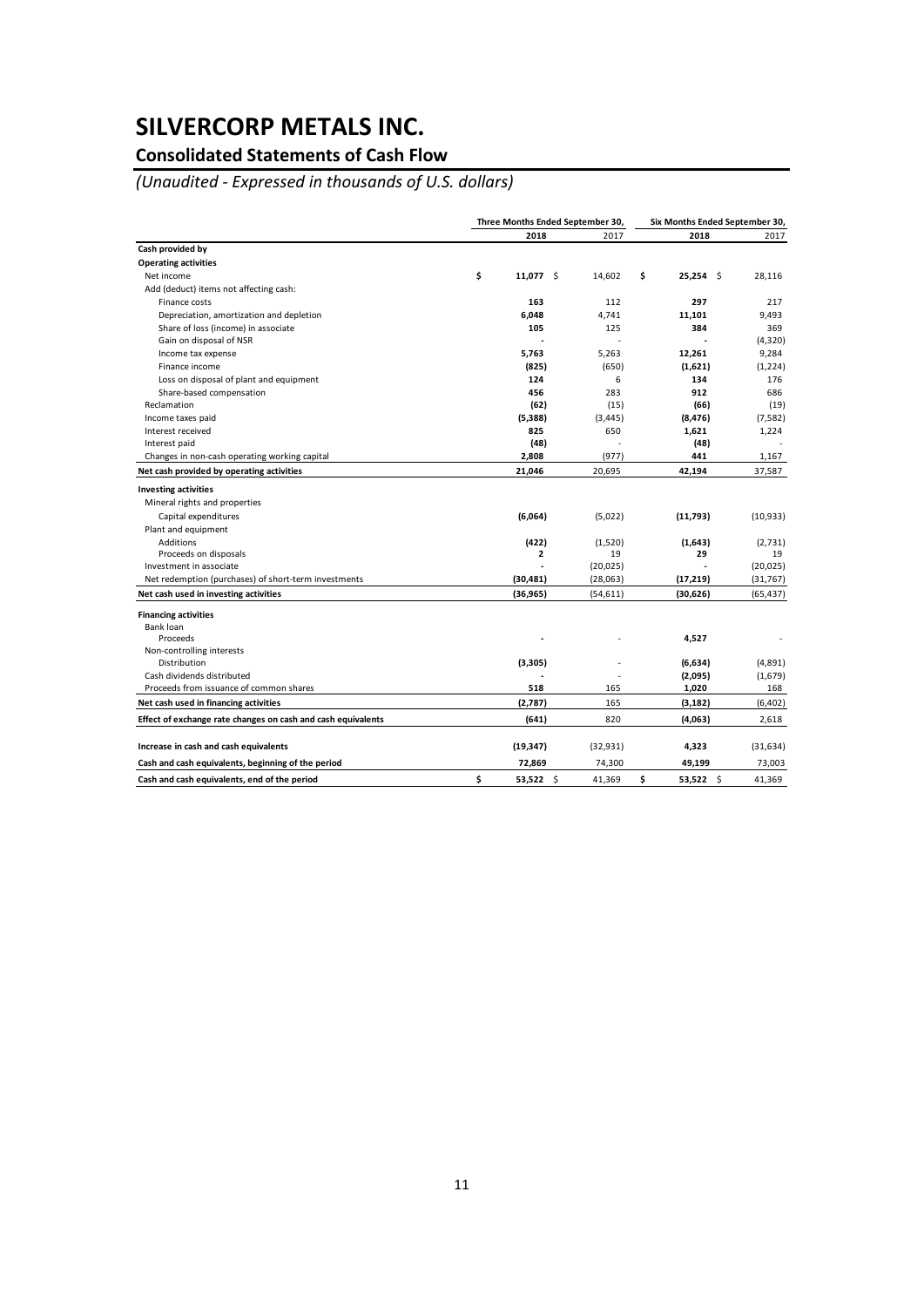### **Mining Data**

## *(Expressed in thousands of U.S. dollars, except for mining data figures)*

|                                                                                                         |                                   | Three months ended September 30, 2018 |              |  |  |
|---------------------------------------------------------------------------------------------------------|-----------------------------------|---------------------------------------|--------------|--|--|
|                                                                                                         | Ying Mining District <sup>1</sup> | GC <sup>2</sup>                       | <b>Total</b> |  |  |
| <b>Production Data</b>                                                                                  |                                   |                                       |              |  |  |
| <b>Mine Data</b>                                                                                        |                                   |                                       |              |  |  |
| Ore Mined (tonne)                                                                                       | 180,662                           | 67,757                                | 248,419      |  |  |
| Ore Milled (tonne)                                                                                      | 172,200                           | 67,528                                | 239,728      |  |  |
|                                                                                                         |                                   |                                       |              |  |  |
| Mining cost per tonne of ore mined (\$)<br>$\begin{array}{c} + \end{array}$                             | 81.50                             | 49.29                                 | 72.71        |  |  |
| Cash mining cost per tonne of ore mined (\$)                                                            | 58.65                             | 41.25                                 | 53.90        |  |  |
| Non cash mining cost per tonne of ore mined (\$)                                                        | 22.85                             | 8.04                                  | 18.81        |  |  |
| Unit shipping costs(\$)<br>$\begin{array}{c} + \end{array}$                                             | 4.26                              |                                       | 3.07         |  |  |
|                                                                                                         |                                   |                                       |              |  |  |
| Milling cost per tonne of ore milled (\$)<br>$\ddot{}$                                                  | 10.47                             | 14.47                                 | 11.60        |  |  |
| Cash milling cost per tonne of ore milled (\$)                                                          | 8.54                              | 11.45                                 | 9.36         |  |  |
| Non cash milling cost per tonne of ore milled (\$)                                                      | 1.93                              | 3.02                                  | 2.24         |  |  |
| <b>Average Production Cost</b><br>$\ddot{}$                                                             |                                   |                                       |              |  |  |
| Silver (\$ per ounce)                                                                                   | 5.91                              | 6.51                                  | 6.15         |  |  |
| Gold (\$ per ounce)                                                                                     | 483                               |                                       | 511          |  |  |
| Lead (\$ per pound)                                                                                     | 0.46                              | 0.65                                  | 0.48         |  |  |
| Zinc (\$ per pound)                                                                                     | 0.42                              | 0.61                                  | 0.45         |  |  |
| Other (\$ per pound)                                                                                    | 0.47                              | 0.08                                  | 0.13         |  |  |
|                                                                                                         |                                   |                                       |              |  |  |
| Total production cost per ounce of Silver, net of by-product credits (\$)<br>$\ddot{}$                  | 0.04                              | (5.32)                                | (0.34)       |  |  |
| Total cash cost per ounce of Silver, net of by-product credits (\$)<br>$\begin{array}{c} + \end{array}$ | (2.80)                            | (10.81)                               | (3.37)       |  |  |
| All-in sustaining cost per ounce of Silver, net of by-product credits (\$)<br>$\ddot{}$                 | 1.52                              | (2.03)                                | 2.54         |  |  |
| All-in cost per ounce of Silver, net of by-product credits (\$)<br>$\begin{array}{c} + \end{array}$     | 2.32                              | 0.50                                  | 3.51         |  |  |
|                                                                                                         |                                   |                                       |              |  |  |
| <b>Recovery Rates</b>                                                                                   |                                   |                                       |              |  |  |
| Silver (%)                                                                                              | 96.1                              | 76.7                                  | 94.3         |  |  |
| Lead $(% )$                                                                                             | 95.6                              | 91.2                                  | 95.1         |  |  |
| Zinc (%)                                                                                                | 51.2                              | 83.3                                  | 69.0         |  |  |
| <b>Head Grades</b>                                                                                      |                                   |                                       |              |  |  |
| Silver (gram/tonne)                                                                                     | 308                               | 78                                    | 243          |  |  |
| Lead $(% )$                                                                                             | 4.6                               | 1.4                                   | 3.7          |  |  |
| Zinc (%)                                                                                                | 0.9                               | 2.8                                   | 1.4          |  |  |
|                                                                                                         |                                   |                                       |              |  |  |
| Concentrate in stock                                                                                    |                                   |                                       |              |  |  |
| Lead concentrate (tonne)                                                                                | 3,452                             | 280                                   | 3,732        |  |  |
| Zinc concentate (tonne)                                                                                 | 230                               | 368                                   | 598          |  |  |
| Sales Data                                                                                              |                                   |                                       |              |  |  |
| <b>Metal Sales</b>                                                                                      |                                   |                                       |              |  |  |
| Silver (in thousands of ounces)                                                                         | 1,765                             | 136                                   | 1,901        |  |  |
| Gold (in thousands of ounces)                                                                           | 1.0                               |                                       | 1.0          |  |  |
| Lead (in thousands of pounds)                                                                           | 17,359                            | 2,063                                 | 19,422       |  |  |
| Zinc (in thousands of pounds)                                                                           | 1,648                             | 3,240                                 | 4,888        |  |  |
|                                                                                                         |                                   |                                       |              |  |  |
| <b>Metal Sales</b><br>Silver (in thousands of \$)                                                       | 22,140                            | 1,299                                 | 23,439       |  |  |
| Gold (in thousands of \$)                                                                               | 1,024                             |                                       | 1,024        |  |  |
| Lead (in thousands of \$)                                                                               | 16,822                            | 1,967                                 | 18,789       |  |  |
| Zinc (in thousands of \$)                                                                               | 1,464                             | 2,897                                 | 4,361        |  |  |
| Other (in thousands of \$)                                                                              | 296                               | 182                                   | 478          |  |  |
|                                                                                                         | 41,746                            | 6,345                                 | 48,091       |  |  |
| Average Selling Price, Net of Value Added Tax and Smelter Charges                                       |                                   |                                       |              |  |  |
| Silver (\$ per ounce)                                                                                   | 12.54                             | 9.55                                  | 12.33        |  |  |
| Gold (\$ per ounce)                                                                                     | 1,024                             |                                       | 1,024        |  |  |
| Lead (\$ per pound)                                                                                     | 0.97                              | 0.95                                  | 0.97         |  |  |
| Zinc (\$ per pound)                                                                                     | 0.89                              | 0.89                                  | 0.89         |  |  |

1 Ying Mining District includes mines: SGX, TLP, HPG,LM, BCG and HZG.

2 GC Silver recovery rate consists of 52.4% from lead concentrates and 24.3% from zinc concentrates.

2 GC Silversold in zinc concentrates is subjected to highersmelter and refining charges which lower the net silverselling price.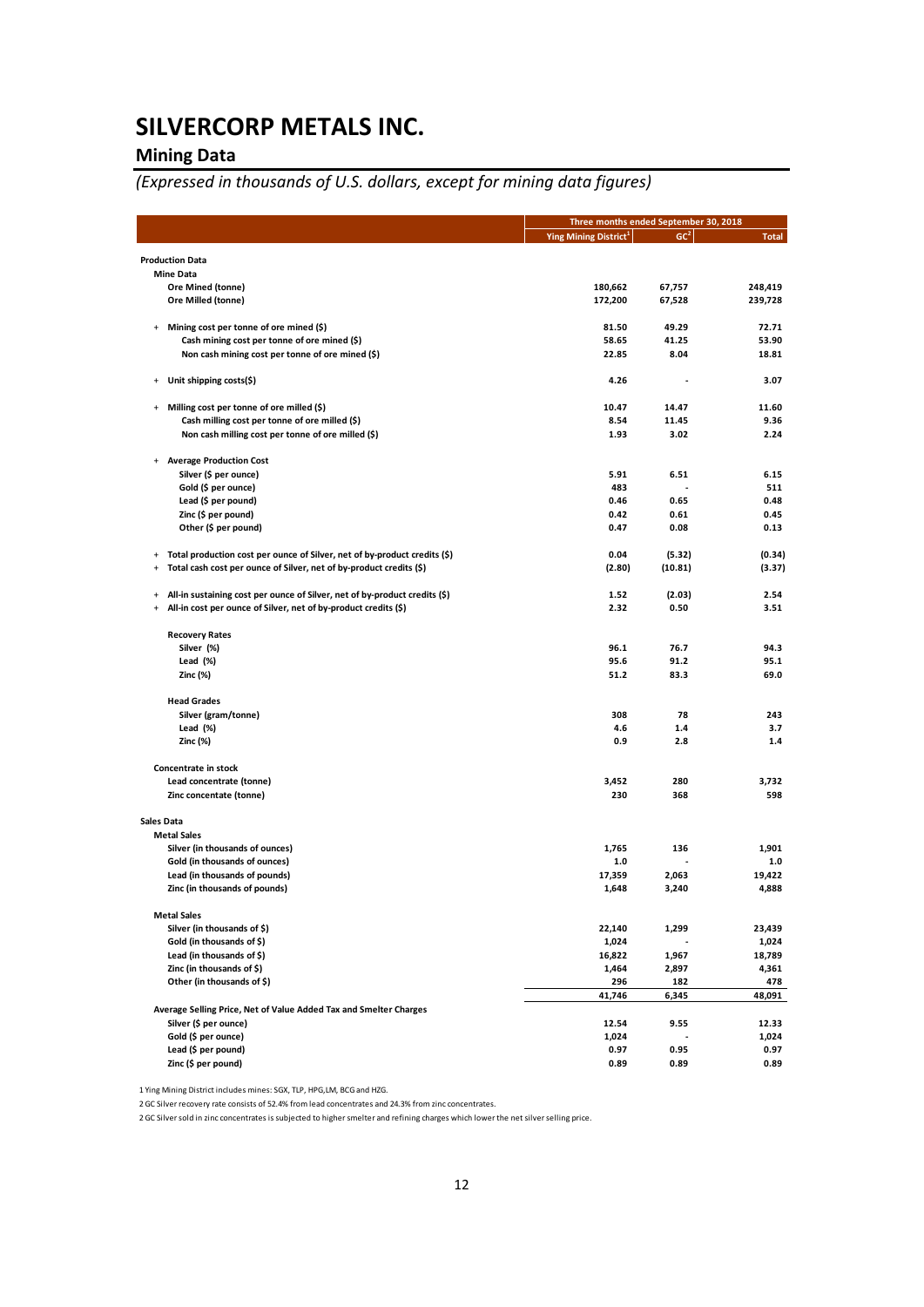## **Mining Data**

L

## *(Expressed in thousands of U.S. dollars, except for mining data figures)*

|                 |                                                                            |                                         | Three months ended September 30, 2017 |                 |
|-----------------|----------------------------------------------------------------------------|-----------------------------------------|---------------------------------------|-----------------|
|                 |                                                                            | <b>Ying Mining District<sup>1</sup></b> | $\mathsf{GC}^2$                       | <b>Total</b>    |
| Production Data |                                                                            |                                         |                                       |                 |
|                 | Mine Data                                                                  |                                         |                                       |                 |
|                 | Ore Mined (tonne)                                                          | 173,294                                 | 65,812                                | 239,106         |
|                 | Ore Milled (tonne)                                                         | 173,946                                 | 63,648                                | 237,594         |
| $\ddot{}$       | Mining cost per tonne of ore mined (\$)                                    | 81.20                                   | 42.62                                 | 70.58           |
|                 | Cash mining cost per tonne of ore mined (\$)                               | 59.67                                   | 34.60                                 | 52.77           |
|                 | Non cash mining cost per tonne of ore mined (\$)                           | 21.53                                   | 8.02                                  | 17.81           |
| $\ddot{}$       | Unit shipping $costs(\xi)$                                                 | 3.68                                    |                                       | 2.70            |
| $\ddot{}$       | Milling cost per tonne of ore milled $(\xi)$                               | 10.45                                   | 17.90                                 | 12.44           |
|                 | Cash milling cost per tonne of ore milled (\$)                             | 8.50                                    | 14.63                                 | 10.14           |
|                 | Non cash milling cost per tonne of ore milled (\$)                         | 1.95                                    | 3.27                                  | 2.30            |
| $\ddot{}$       | Average Production Cost                                                    |                                         |                                       |                 |
|                 | Silver (\$ per ounce)                                                      | 5.83                                    | 6.16                                  | 6.02            |
|                 | Gold (\$ per ounce)                                                        | 439                                     |                                       | 465             |
|                 | Lead (\$ per pound)                                                        | 0.43                                    | 0.61                                  | 0.46            |
|                 | Zinc (\$ per pound)                                                        | 0.46                                    | 0.61                                  | 0.47            |
|                 | Other (\$ per pound)                                                       | 0.44                                    |                                       | 0.02            |
| $\ddot{}$       | Total production cost per ounce of Silver, net of by-product credits (\$)  | (1.78)                                  | (8.57)                                | (2.43)          |
| $\ddot{}$       | Total cash cost per ounce of Silver, net of by-product credits (\$)        | (4.27)                                  | (13.56)                               | (5.16)          |
| $\ddot{}$       | All-in sustaining cost per ounce of Silver, net of by-product credits (\$) | 1.08                                    | (3.77)                                | 2.26            |
| $\ddot{}$       | All-in cost per ounce of Silver, net of by-product credits (\$)            | 1.31                                    | (3.77)                                | 2.50            |
|                 | Recovery Rates                                                             |                                         |                                       |                 |
|                 | Silver (%)                                                                 | 95.6                                    | 74.4                                  | 93.2            |
|                 | Lead (%)                                                                   | 96.2                                    | 82.8                                  | 94.8            |
|                 | Zinc $(%$                                                                  | 50.7                                    | 81.6                                  | 67.9            |
|                 | <b>Head Grades</b>                                                         |                                         |                                       |                 |
|                 | Silver (gram/tonne)                                                        | 294                                     | 102                                   | 243             |
|                 | Lead (%)                                                                   | 4.3                                     | 1.4                                   | 3.5             |
|                 | Zinc $(%$                                                                  | 0.8                                     | 2.8                                   | 1.3             |
|                 | Concentrate in stock                                                       |                                         |                                       |                 |
|                 | Lead concentrate (tonne)                                                   | 4,070                                   | 32                                    | 4,102           |
|                 | Zinc concentate (tonne)                                                    | 230                                     | 82                                    | 312             |
|                 | Sales Data                                                                 |                                         |                                       |                 |
|                 | Metal Sales                                                                |                                         |                                       |                 |
|                 | Silver (in thousands of ounces)                                            | 1,472                                   | 155                                   | 1,627           |
|                 | Gold (in thousands of ounces)                                              | 0.8                                     |                                       | 0.8             |
|                 | Lead (in thousands of pounds)<br>Zinc (in thousands of pounds)             | 15,279<br>2,269                         | 1,656<br>3,311                        | 16,935<br>5,580 |
|                 | Metal Sales                                                                |                                         |                                       |                 |
|                 | Silver (in thousands of \$)                                                | 20,928                                  | 1,668                                 | 22,596          |
|                 | Gold (in thousands of \$)                                                  | 857                                     |                                       | 857             |
|                 | Lead (in thousands of \$)                                                  | 16,036                                  | 1,769                                 | 17,805          |
|                 | Zinc (in thousands of \$)                                                  | 2,528                                   | 3,558                                 | 6,086           |
|                 | Other (in thousands of \$)                                                 | 187                                     | 10                                    | 197             |
|                 | Average Selling Price, Net of Value Added Tax and Smelter Charges          | 40,536                                  | 7,005                                 | 47,541          |
|                 | Silver (\$ per ounce)                                                      | 14.22                                   | 10.76                                 | 13.89           |
|                 | Gold (\$ per ounce)                                                        | 1,071                                   |                                       | 1,071           |
|                 | Lead (\$ per pound)                                                        | 1.05                                    | 1.07                                  | 1.05            |
|                 | Zinc (\$ per pound)                                                        | 1.11                                    | 1.07                                  | 1.09            |

 $^{\rm 1}$  Ying Mining District includes mines: SGX, TLP, HPG,LM, BCG and HZG.

 $2^{2}$  GC Silver recovery rate consists of 54.2% from lead concentrates and 20.2% from zinc concentrates.

 $2$  GC Silver sold in zinc concentrates is subjected to higher smelter and refining charges which lowers the net silver selling price.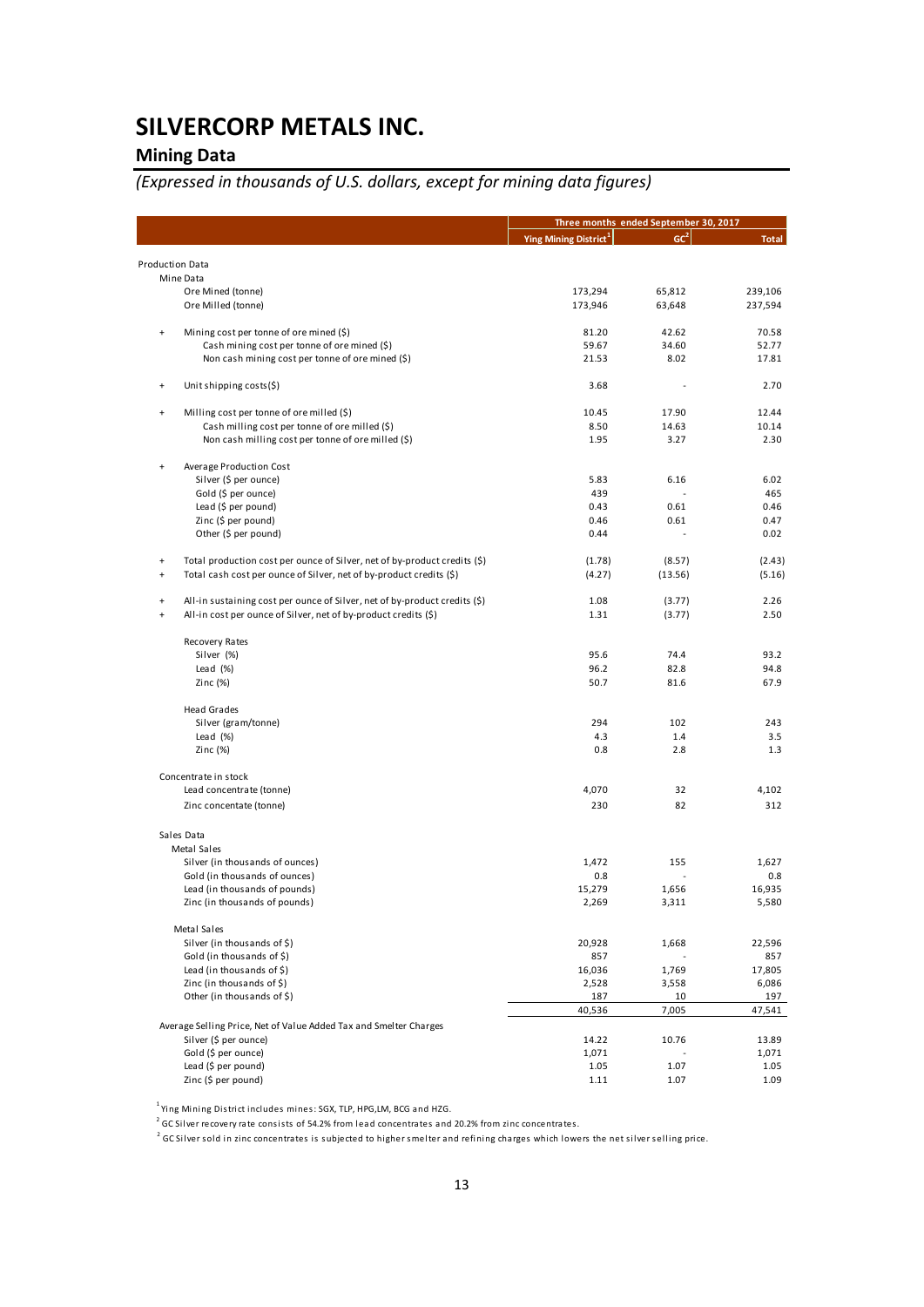## **Mining Data**

## *(Expressed in thousands of U.S. dollars, except for mining data figures)*

|                        |                                                                            | Six months ended September 30, 2018 |                 |                 |
|------------------------|----------------------------------------------------------------------------|-------------------------------------|-----------------|-----------------|
|                        |                                                                            | Ying Mining District <sup>1</sup>   | GC <sup>2</sup> | <b>Total</b>    |
| <b>Production Data</b> |                                                                            |                                     |                 |                 |
|                        | <b>Mine Data</b>                                                           |                                     |                 |                 |
|                        | Ore Mined (tonne)                                                          | 337,393                             | 147,724         | 485,117         |
|                        | Ore Milled (tonne)                                                         | 328,129                             | 149,339         | 477,468         |
| $\ddot{}$              | Mining cost per tonne of ore mined (\$)                                    | 86.50                               | 46.76           | 74.40           |
|                        | Cash mining cost per tonne of ore mined (\$)                               | 62.15                               | 38.83           | 55.05           |
|                        | Non cash mining cost per tonne of ore mined (\$)                           | 24.35                               | 7.93            | 19.35           |
| $\ddot{}$              | Unit shipping costs(\$)                                                    | 4.28                                |                 | 2.96            |
| $\ddot{}$              | Milling cost per tonne of ore milled (\$)                                  | 11.48                               | 15.93           | 12.87           |
|                        | Cash milling cost per tonne of ore milled (\$)                             | 9.37                                | 13.10           | 10.54           |
|                        | Non cash milling cost per tonne of ore milled (\$)                         | 2.11                                | 2.83            | 2.33            |
| $\ddot{}$              | <b>Average Production Cost</b><br>Silver (\$ per ounce)                    | 5.68                                | 6.03            | 5.94            |
|                        | Gold (\$ per ounce)                                                        | 436                                 |                 | 466             |
|                        | Lead (\$ per pound)                                                        | 0.45                                | 0.64            | 0.48            |
|                        | Zinc (\$ per pound)                                                        | 0.45                                | 0.65            | 0.48            |
|                        | Other (\$ per pound)                                                       | 0.46                                | 0.02            | 0.05            |
| ÷                      | Total production cost per ounce of Silver, net of by-product credits (\$)  | (1.37)                              | (9.49)          | (2.06)          |
| $\ddot{}$              | Total cash cost per ounce of Silver, net of by-product credits (\$)        | (4.27)                              | (15.01)         | (5.18)          |
| $\ddot{}$              | All-in sustaining cost per ounce of Silver, net of by-product credits (\$) | 0.75                                | (6.92)          | 1.61            |
| $\ddot{}$              | All-in cost per ounce of Silver, net of by-product credits (\$)            | 1.67                                | (5.72)          | 2.66            |
|                        | <b>Recovery Rates</b>                                                      |                                     |                 |                 |
|                        | Silver (%)                                                                 | 96.1                                | 75.9            | 93.9            |
|                        | Lead (%)                                                                   | 95.8                                | 89.1            | 95.0            |
|                        | Zinc (%)                                                                   | 52.9                                | 84.1            | 70.8            |
|                        | <b>Head Grades</b><br>Silver (gram/tonne)                                  | 315                                 | 83              | 242             |
|                        | Lead (%)                                                                   | 4.6                                 | 1.3             | 3.5             |
|                        | Zinc (%)                                                                   | 1.0                                 | 2.8             | 1.5             |
|                        | Concentrate in stock                                                       |                                     |                 |                 |
|                        | Lead concentrate (tonne)                                                   | 3,452                               | 280             | 3,732           |
|                        | Zinc concentate (tonne)                                                    | 230                                 | 368             | 598             |
|                        | Sales Data                                                                 |                                     |                 |                 |
|                        | <b>Metal Sales</b>                                                         |                                     |                 |                 |
|                        | Silver (in thousands of ounces)                                            | 3,078                               | 286             | 3,364           |
|                        | Gold (in thousands of ounces)                                              | 1.7                                 |                 | 1.7             |
|                        | Lead (in thousands of pounds)                                              | 30,672                              | 3,646           | 34,318          |
|                        | Zinc (in thousands of pounds)                                              | 3,781                               | 7,484           | 11,265          |
|                        | <b>Metal Sales</b>                                                         |                                     |                 |                 |
|                        | Silver (in thousands of \$)                                                | 40,490                              | 2,772           | 43,262          |
|                        | Gold (in thousands of \$)<br>Lead (in thousands of \$)                     | 1,716<br>32,097                     | 3,743           | 1,716<br>35,840 |
|                        | Zinc (in thousands of \$)                                                  | 3,980                               | 7,793           | 11,773          |
|                        | Other (in thousands of \$)                                                 | 430                                 | 195             | 625             |
|                        |                                                                            | 78,713                              | 14,503          | 93,216          |
|                        | Average Selling Price, Net of Value Added Tax and Smelter Charges          |                                     |                 |                 |
|                        | Silver (\$ per ounce)                                                      | 13.15                               | 9.69            | 12.86           |
|                        | Gold (\$ per ounce)                                                        | 1,009                               |                 | 1,009           |
|                        | Lead (\$ per pound)                                                        | 1.05                                | 1.03            | 1.04            |
|                        | Zinc (\$ per pound)                                                        | 1.05                                | 1.04            | 1.05            |

<sup>1</sup> Ying Mining District includes mines: SGX, TLP, HPG,LM, BCG and HZG.<br><sup>2</sup> GC Silver recovery rate consists of 50.8% from lead concentrates and 25.1% from zinc concentrates.

 $2$  GC Silver sold in zinc concentrates is subjected to higher smelter and refining charges which lowers the net silver selling price.